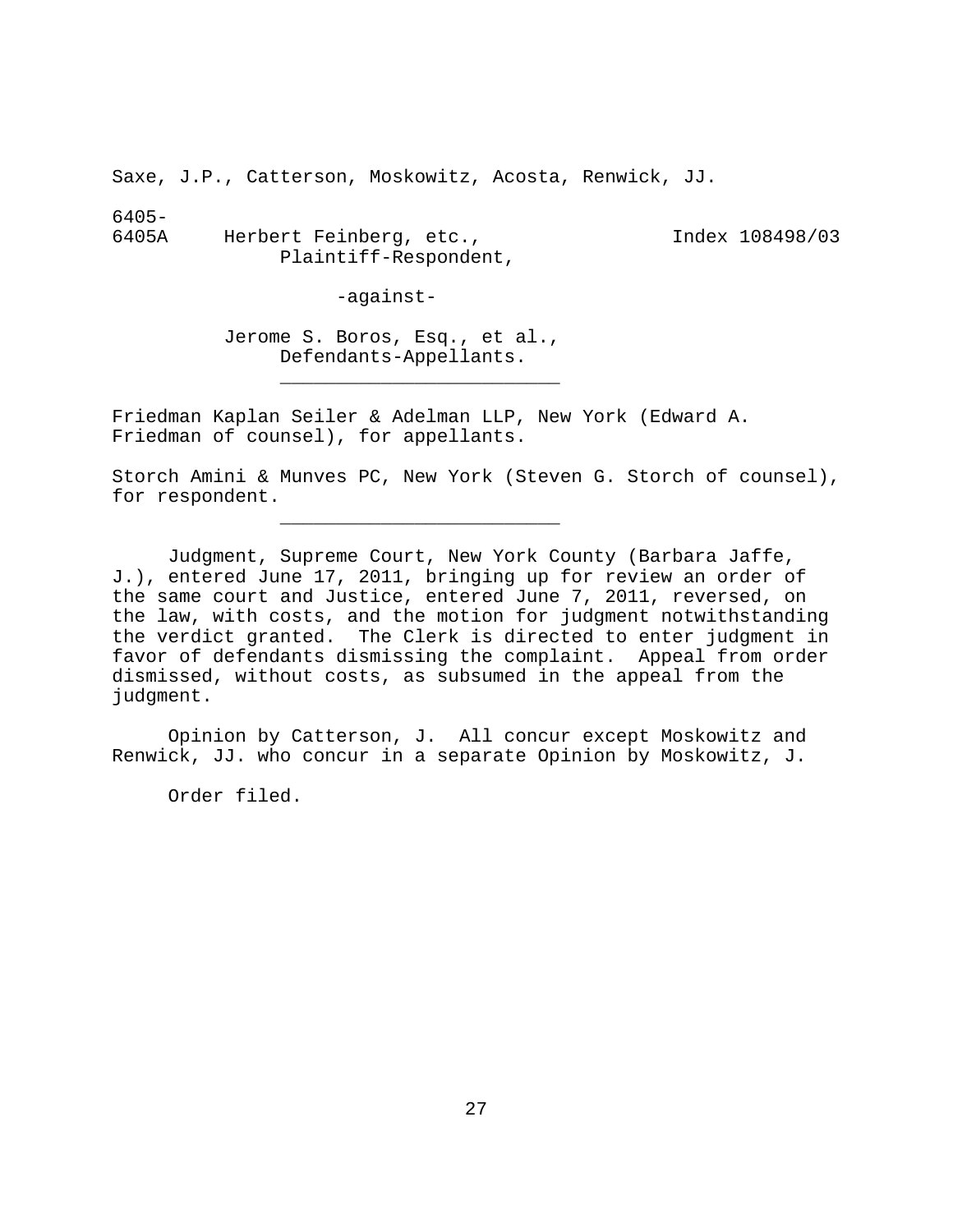SUPREME COURT, APPELLATE DIVISION, FIRST DEPARTMENT,

David B. Saxe, J.P. James M. Catterson Karla Moskowitz Rolando T. Acosta Dianne T. Renwick, JJ.

6405-6405A Index 108498/03

 $\mathbf x$ 

Herbert Feinberg, etc., Plaintiff-Respondent,

-against-

Jerome S. Boros, Esq., et al., Defendants-Appellants.

\_\_\_\_\_\_\_\_\_\_\_\_\_\_\_\_\_\_\_\_\_\_\_\_\_\_\_\_\_\_\_\_\_\_\_\_\_\_\_\_x

Defendants appeal from the judgment of the Supreme Court, New York County (Barbara Jaffe, J.), entered June 17, 2011, upon a jury verdict, awarding plaintiff damages, and bringing up for review an order of the same court and Justice, entered June 7, 2011, which, inter alia, denied defendants' motion for judgment notwithstanding the verdict or, in the alternative, for a new trial.

> Friedman Kaplan Seiler & Adelman LLP, New York (Edward A. Friedman, Robert D. Kaplan and Steven E. Frankel of counsel), for appellants.

Storch Amini & Munves PC, New York (Steven Storch, Lita Beth Wright and Thomas M. Monahan of counsel), and Richard L. Derzaw, New York, for respondent.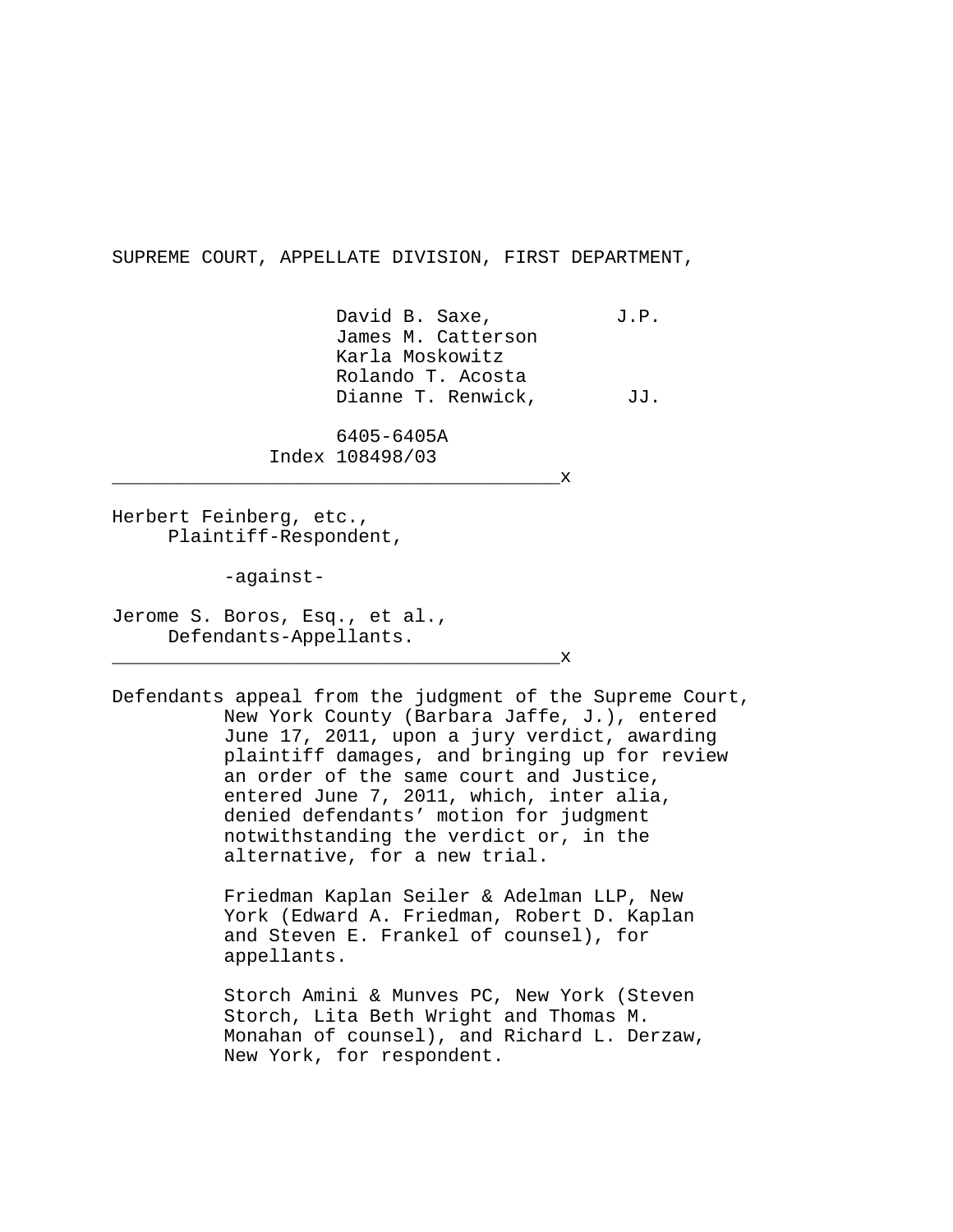CATTERSON, J.

At issue on this appeal is whether the defendant members of a law firm committed legal malpractice by not advising the plaintiff, Herbert Feinberg, that an agreement with his former business partner to limit the collateral estoppel effect of an arbitration award would have been enforceable in Feinberg's lawsuit against a third party. As set forth in greater detail below, precedent, sparse as it is on this issue, nevertheless mandates that such limiting agreements are not carved-out exceptions to normal collateral estoppel principles. We therefore find that where, as here, an issue has been fully and vigorously litigated, no limiting agreement as to an arbitration award may bar the assertion of a collateral estoppel defense by a third party as to that issue.

We further find that the trial court erroneously denied the defendants' motion for judgment notwithstanding verdict on the basis that the enforceability of limiting agreements had already been determined against the defendants by this Court in 2005, and therefore constituted law of the case. First, this was an incomprehensible conclusion given that the same court essentially permitted the parties to "re-litigate" the issue by introducing expert testimony at trial on the enforceability of limiting agreements. More significantly, it underscored the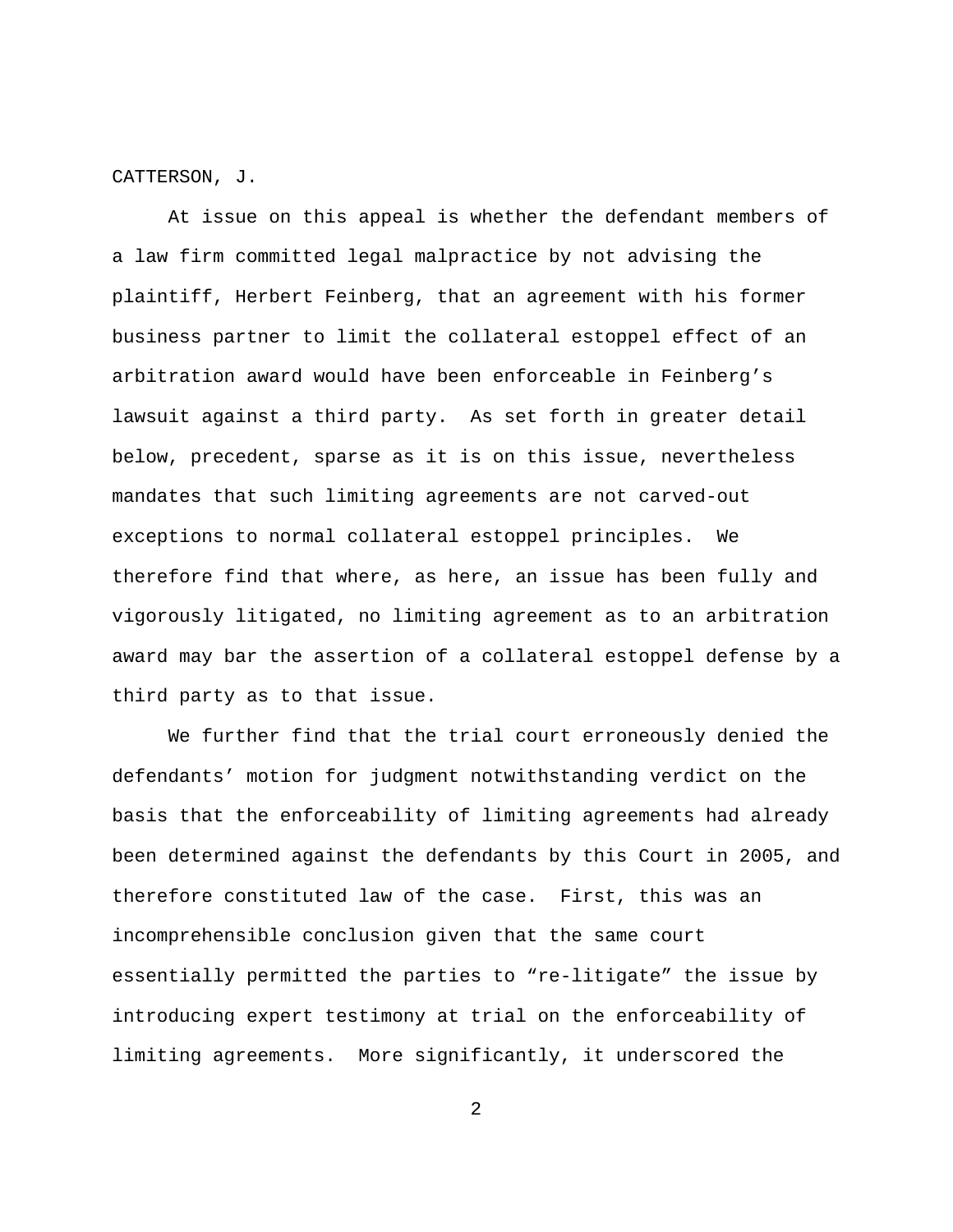court's misunderstanding of the law of the case concept. The sole determination made by this Court in 2005 was that Supreme Court had properly granted Feinberg's motion for leave to amend his complaint to plead sufficient facts in support of his claim that his former partner Katz would have been amenable to a limiting agreement. Feinberg v. Boros, 17 A.D.3d 275, 276, 793 N.Y.S.2d 416, 417 (1st Dept. 2005). In the context of deciding Feinberg's motion, this Court rejected the defendants' argument that as a matter of law limiting agreements cannot impose limitations on third parties. However, we never determined the ultimate claim that had Feinberg and his former partner entered into a limiting agreement, Feinberg "most likely" would have succeeded in enforcing the agreement against a third party. Hence, we never reached, nor could we have in the context of the limited appeal, the issue of the enforceability of limiting agreements.

The following facts in this protracted litigation are established in the record as follows: Feinberg is the principal shareholder of I.A. Alliance, a women's clothing manufacturer formerly known as I. Appel Corp. Defendant Jerome Boros was Feinberg's chosen arbitrator in an underlying action, and represented Feinberg in subsequent settlement talks with Feinberg's former business partner, Norman Katz.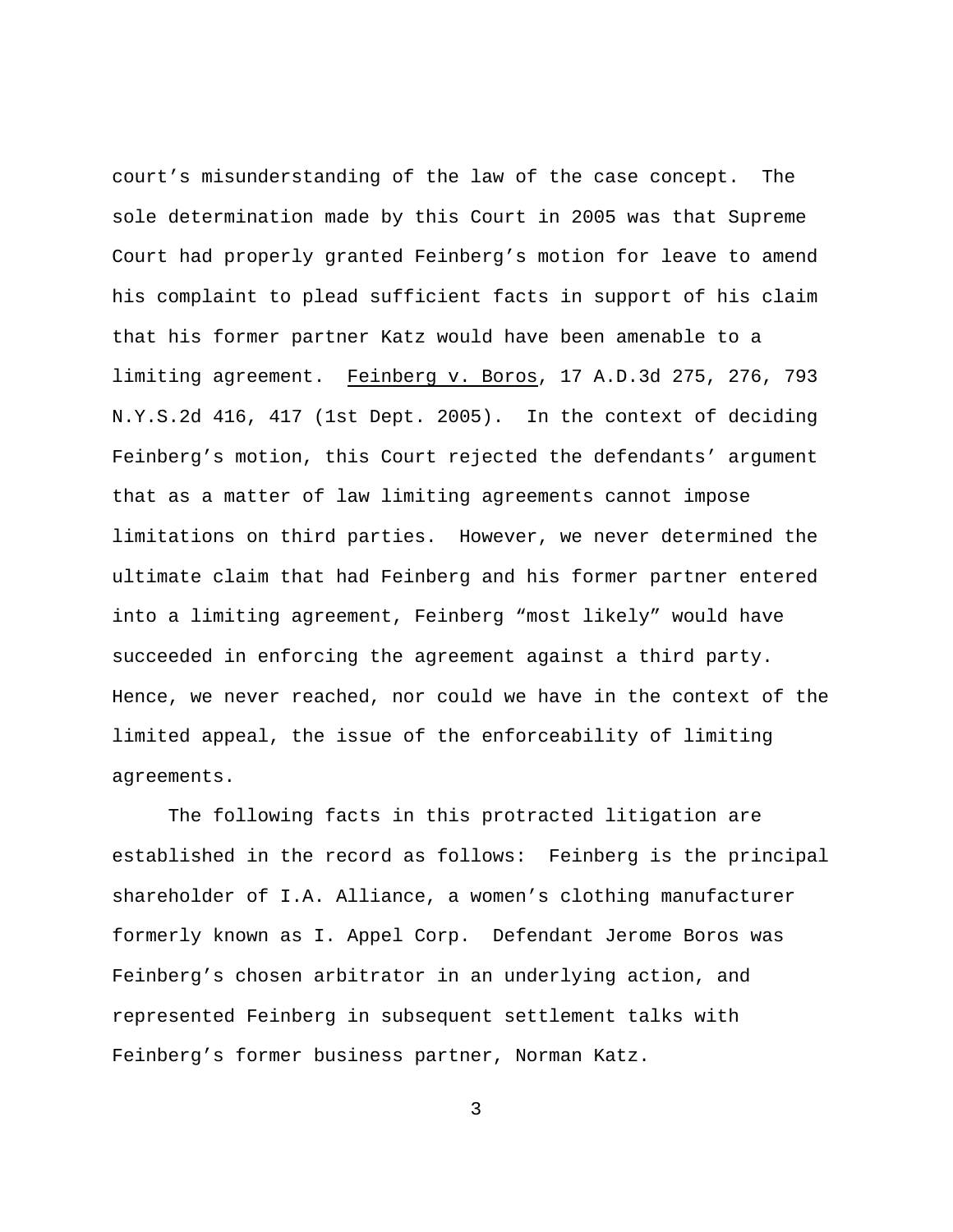Feinberg and Katz were equal partners in I. Appel for 20 years until 1996 when Feinberg decided to purchase Katz's interest in I. Appel. The company's 1995 financials were audited by the accounting firm of nonparty Mahoney Cohen Rashbart & Pockart, which provided Feinberg with accounting services on the Katz transaction.

In June 1996, Feinberg and Katz executed a purchase agreement, and Feinberg made a partial payment based upon the 1995 financials. Within 45 days of closing, Mahoney Cohen was to perform a new determination of value (hereinafter referred to as "DOV"), which would establish a final share price. The DOV, however, was not timely prepared, and Katz sought to enjoin its completion, as well as to lock-in the purchase agreement share price based upon the 1995 financials. The DOV was completed in October 1996 and revealed that the company's "previously stated inventory values [were] grossly overstated resulting in a difference in net worth of approximately \$10 million."

In 1997, Feinberg commenced arbitration against Katz alleging fraud in connection with the 1995 financial statement and seeking, among other things, to rescind the purchase agreement. Feinberg asserted, inter alia, that he had detrimentally relied upon the 1995 financial statement when he made his decision to purchase Katz's interest in the company. In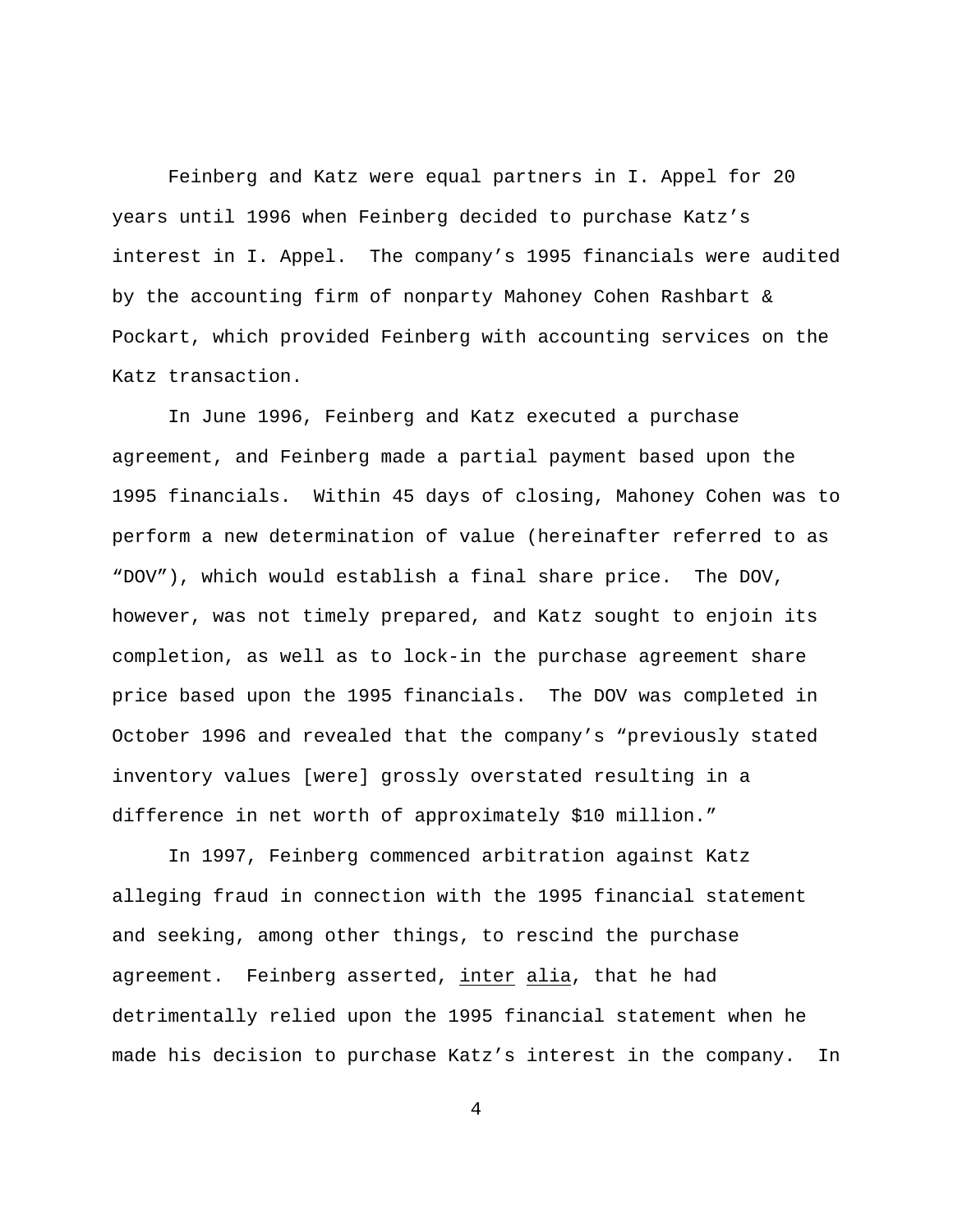December 1998, Feinberg sued Stephen Katz, Norman Katz's son, who had also worked for I. Appel, also alleging fraud with respect to the 1995 financials.

On March 29, 1999, Stephen Katz moved for a stay pending the arbitration, arguing that a finding that Feinberg had not been misled by the 1995 financials would collaterally estop Feinberg from pursuing his claims against Stephen Katz. The court granted the stay.

On November 22, 1999, an arbitration award was rendered. The panel concluded, inter alia, that Feinberg had not relied upon the 1995 financials when making his decision to purchase Katz's interest in I. Appel. On May 19, 2000, Feinberg commenced an action against Mahoney Cohen for accounting malpractice. Mahoney Cohen moved for summary judgment on the ground that the claim was barred by the collateral estoppel effect of the arbitral finding that Feinberg had not relied on the 1995 financials. The motion was granted and affirmed on appeal. I. Appel Corp. v. Mahoney Cohen & Co., CPA, 294 A.D.2d 196, 742 N.Y.S.2d 239 (1st Dept. 2002).

Feinberg then initiated this action against the defendants for legal malpractice. He alleged that the defendants failed to advise him that an amendment to the arbitral award, or a postaward agreement between him and Katz could have barred Mahoney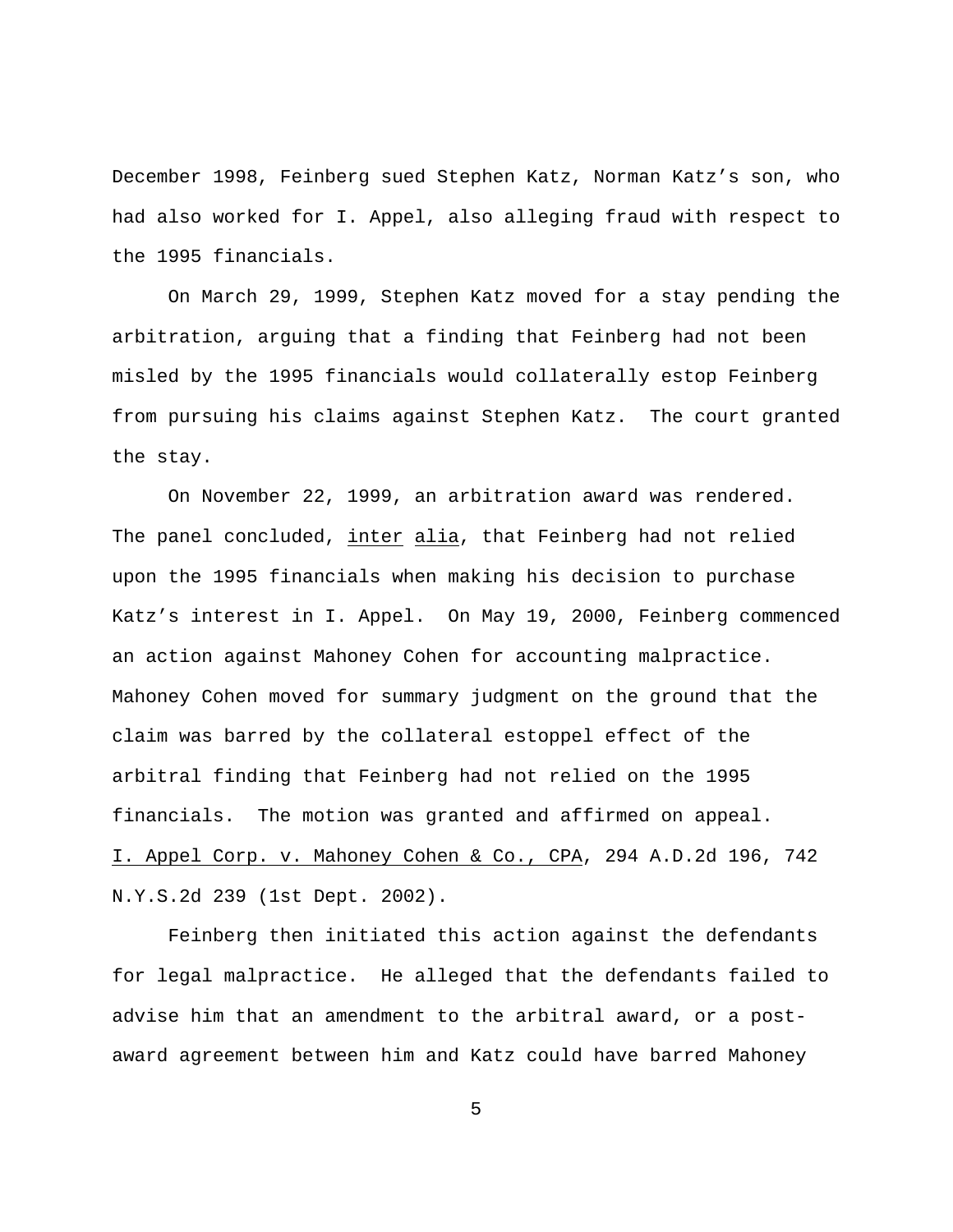Cohen's collateral estoppel defense. He further contended that he and Katz would have reached such an agreement, and that consequently he would have prevailed in his malpractice suit against Mahoney Cohen.

The defendants moved to dismiss the complaint pursuant to CPLR 3211(a)(7), and the motion was granted on the grounds that Feinberg had failed to allege facts demonstrating that the defendants' alleged negligence was the proximate cause of Feinberg's damage. Feinberg moved to vacate the order, and for leave to amend the complaint.

Supreme Court granted the motion and this Court affirmed, finding that Feinberg's amended pleading was sufficient to survive the defendants' original CPLR 3211(a)(7) motion. 17 A.D.3d at 276, 793 N.Y.S.2d at 417. Subsequently, the defendants answered, denying Feinberg's allegations and asserting a number of affirmative defenses.

At trial, Feinberg testified that on January 5, 2000, a couple of months after the award was rendered, Feinberg and Boros had met with Katz's arbitrator. Katz's arbitrator proposed that the parties enter into a post-arbitration agreement to limit the collateral estoppel effect as it applied to Mahoney Cohen. Feinberg testified that after the meeting, he asked Boros to advise him concerning collateral estoppel, and whether a limiting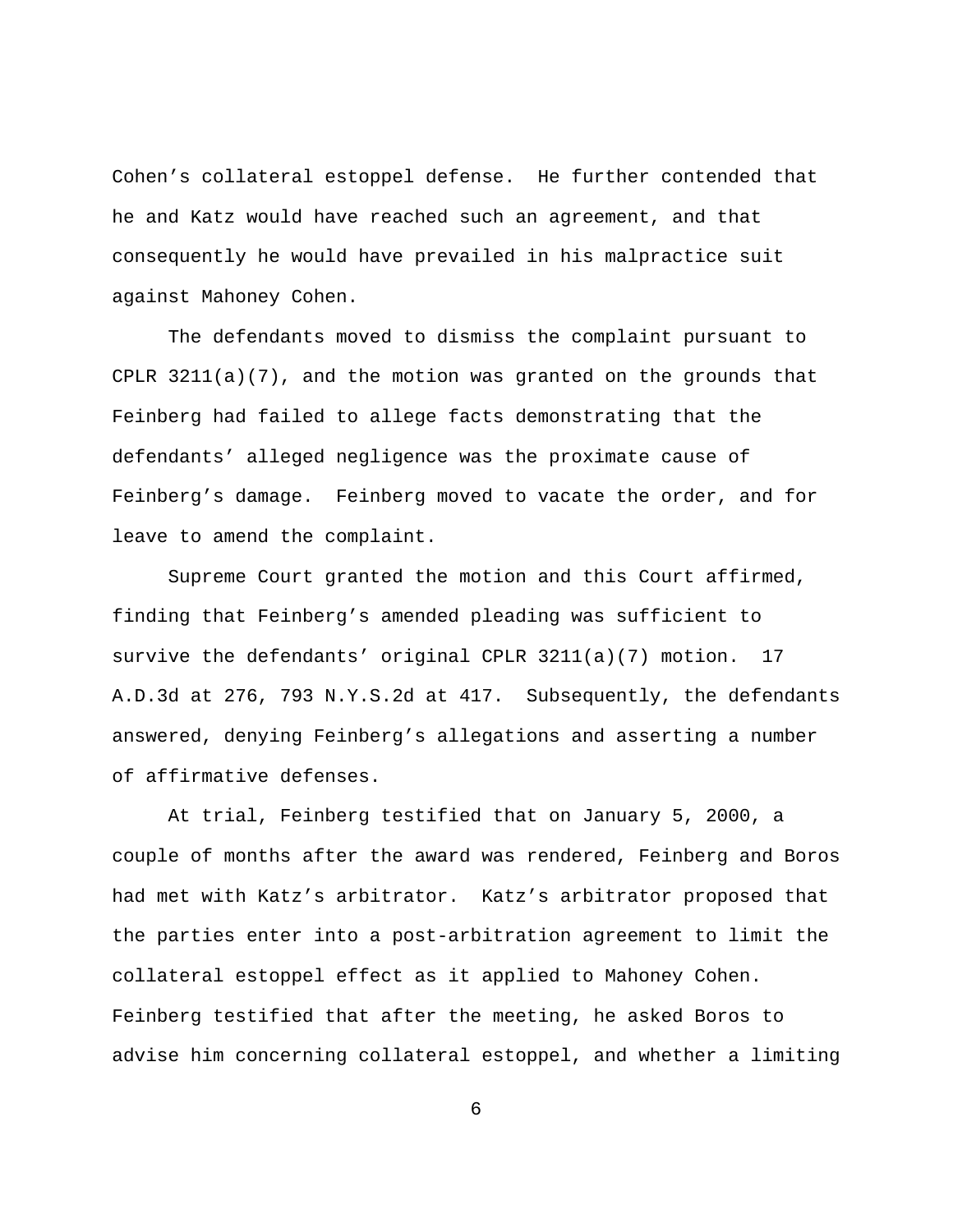agreement would protect his claims against Mahoney Cohen. Boros responded that he would ask his colleagues to look into the matter. However, neither Boros nor anyone else at the firm provided Feinberg with legal advice regarding collateral estoppel. By letter dated May 15, 2000, approximately seven days before the statute of limitations on Feinberg's claims against Mahoney Cohen expired, the firm officially terminated its representation of Feinberg.

After the trial, a verdict was rendered in Feinberg's favor, finding that the defendants committed malpractice. The jury found that if the defendants had advised Feinberg that he could have executed a limiting agreement with Katz, he and Katz would have entered into such an agreement, and that it was likely that Mahoney Cohen would not then have succeeded in its collateral estoppel defense.

The defendants moved for a judgment notwithstanding the verdict (hereinafter referred to as "JNOV"), arguing that, inter alia, pursuant to the facts adduced at trial, a post-award limiting agreement between Feinberg and Katz would not have been effective to preclude Mahoney Cohen's assertion of collateral estoppel.

The court denied the motion. It found that, in the 2005 decisions of Supreme Court and this Court, the "courts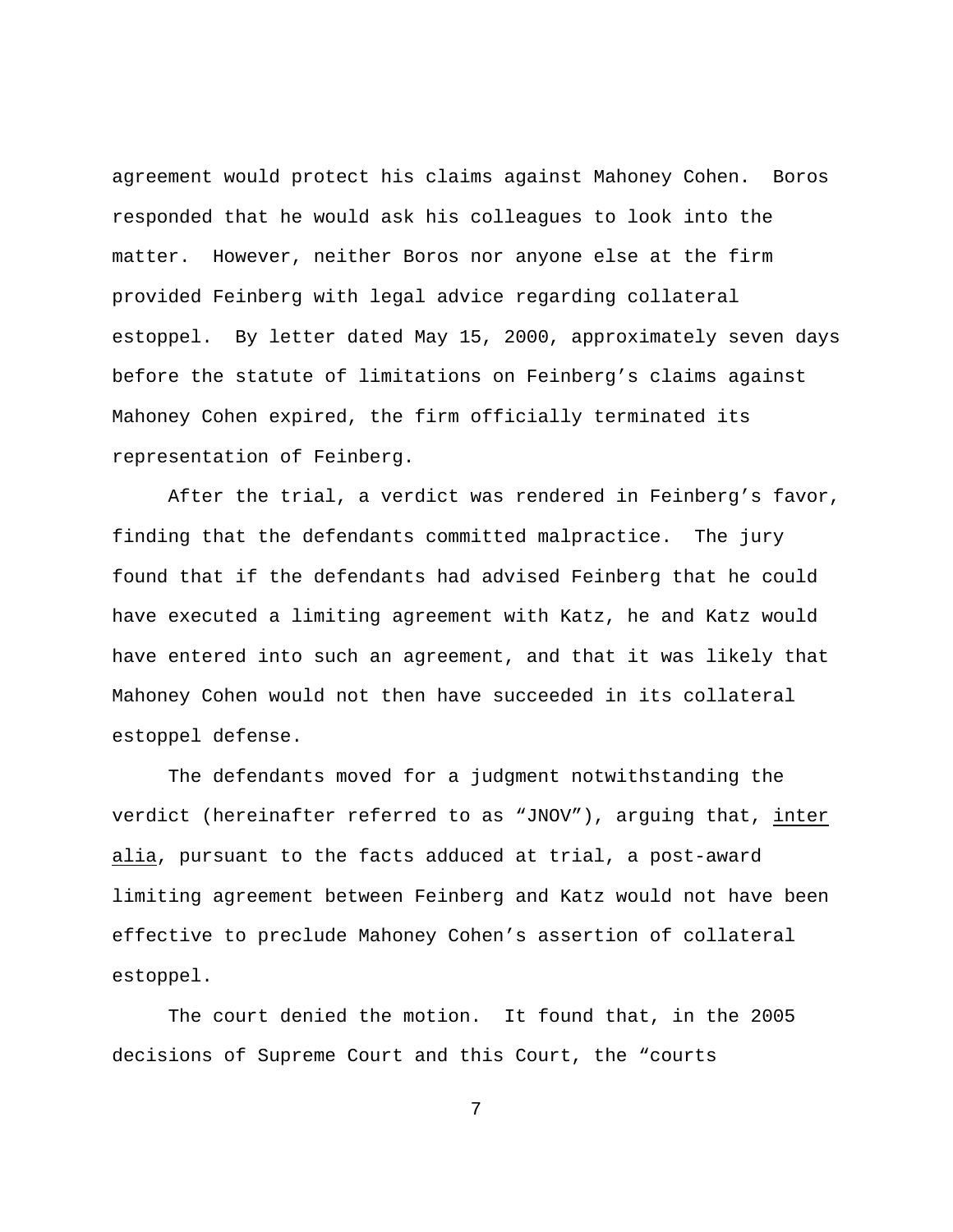specifically stated and determined that defendants had not established, as a matter of law, that such a [limiting] agreement would not have been effective." The court determined that the prior decisions were law of the case on the issue of whether a limiting agreement would have been effective or enforceable. This was error.

For the reasons set forth below, we reverse and grant the defendants' motion for judgment notwithstanding the verdict. As a threshold matter, in determining whether law of the case applies, the procedural posture and evidentiary burdens of the litigants must be considered. See e.g. 191 Chrystie LLC v. Ledoux, 82 A.D.3d 681, 920 N.Y.S.2d 324 (1st Dept 2011); Tenzer, Greenblatt, Fallon & Kaplan v. Capri Jewelry, 128 A.D.2d 467, 513 N.Y.S.2d 157 (1st Dept. 1987) (denial of motion to dismiss does not establish law of the case because it looks only to the sufficiency of the pleadings). Here, the procedural posture and evidentiary burdens of the parties at the time Feinberg moved to amend his complaint and at the time the defendants moved for JNOV were markedly different.

In this case, in 2005, the motion court found that the amended complaint cured the deficiencies of Feinberg's earlier complaint by including "sufficient facts from which one can infer that Katz would have been amenable to an agreement limiting the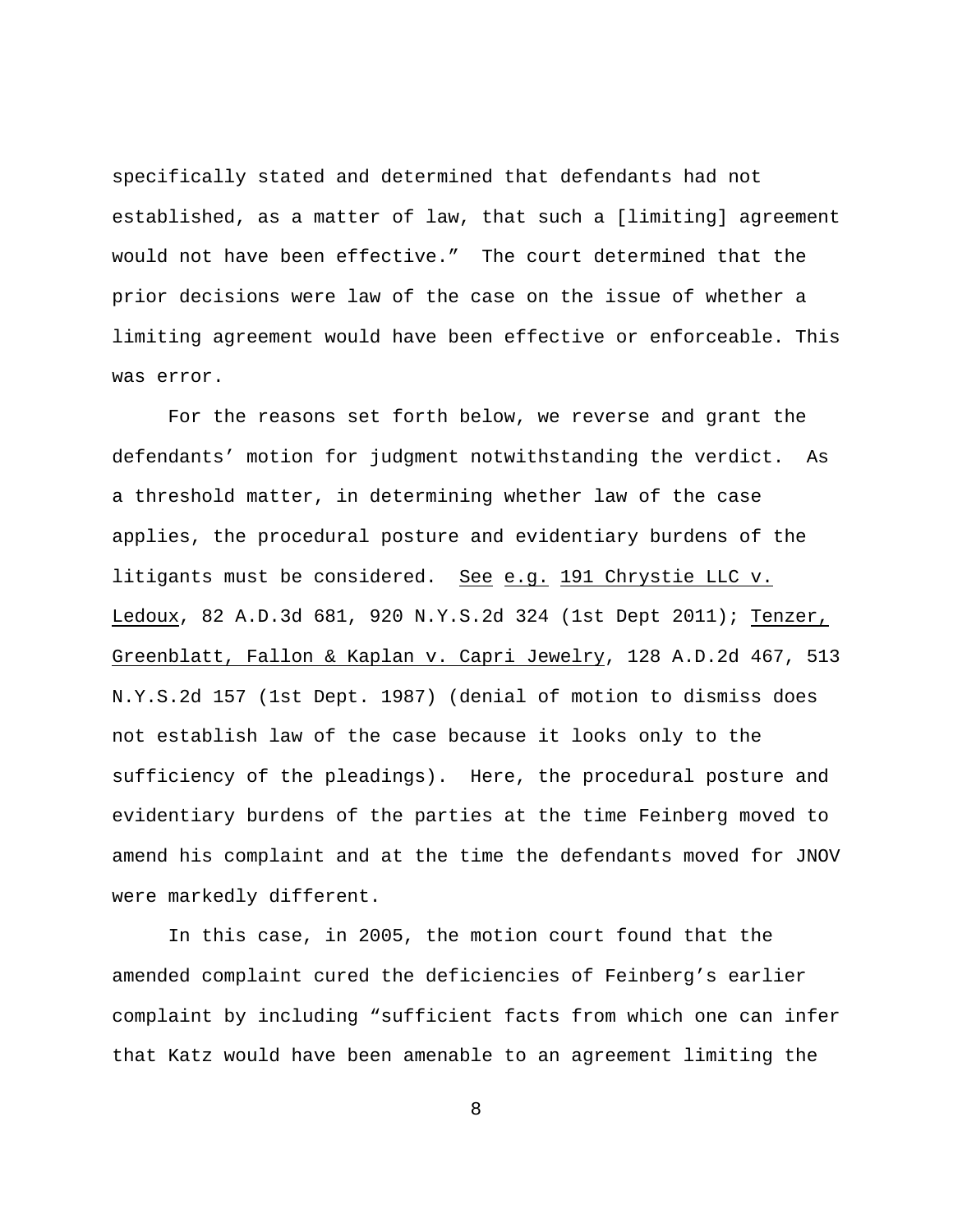estoppel effect of the arbitration award." Feinberg v. Boros, 2004 WL 5641615 (Sup. Ct., N.Y. County 2004). Thus, in rejecting the defendants' argument that *no* post-arbitral agreement could have been made to bar Mahoney Cohen's defense, the motion court found only that *an* agreement between Feinberg and Katz could have been made and that "most likely" it would have prevented the dismissal of Feinberg's suit against Mahoney Cohen. The motion court was clear about the preliminary and limited nature of the holding, finding that, "[a]t this early stage of the litigation, the Court cannot conclude, as a matter of law, that defendants were not negligent." Id.

Our affirmance on appeal was similarly limited. We held that

> "[f]rom the alleged facts, accepting them as true, according them the benefit of every possible favorable inference, and evaluating them only as to whether they fit within any cognizable legal theory, one could infer that plaintiff's former partner would have been amenable to an agreement limiting the estoppel effect of the arbitration award. Defendants *have not established, as a matter of law*, that even if plaintiff and Katz had entered into an agreement limiting the collateral estoppel effect of the arbitration award, the Mahoney Cohen lawsuit would nonetheless have been dismissed on collateral estoppel grounds." Feinberg, 17 A.D.3d at 276, 793 N.Y.S.2d at 417 (emphasis added), citing Matter of American Ins. Co. [Messinger-Aetna Cas. & Sur. Co.],43 N.Y.2d 184, 401 N.Y.S.2d 36, 371 N.E.2d 798 (1997);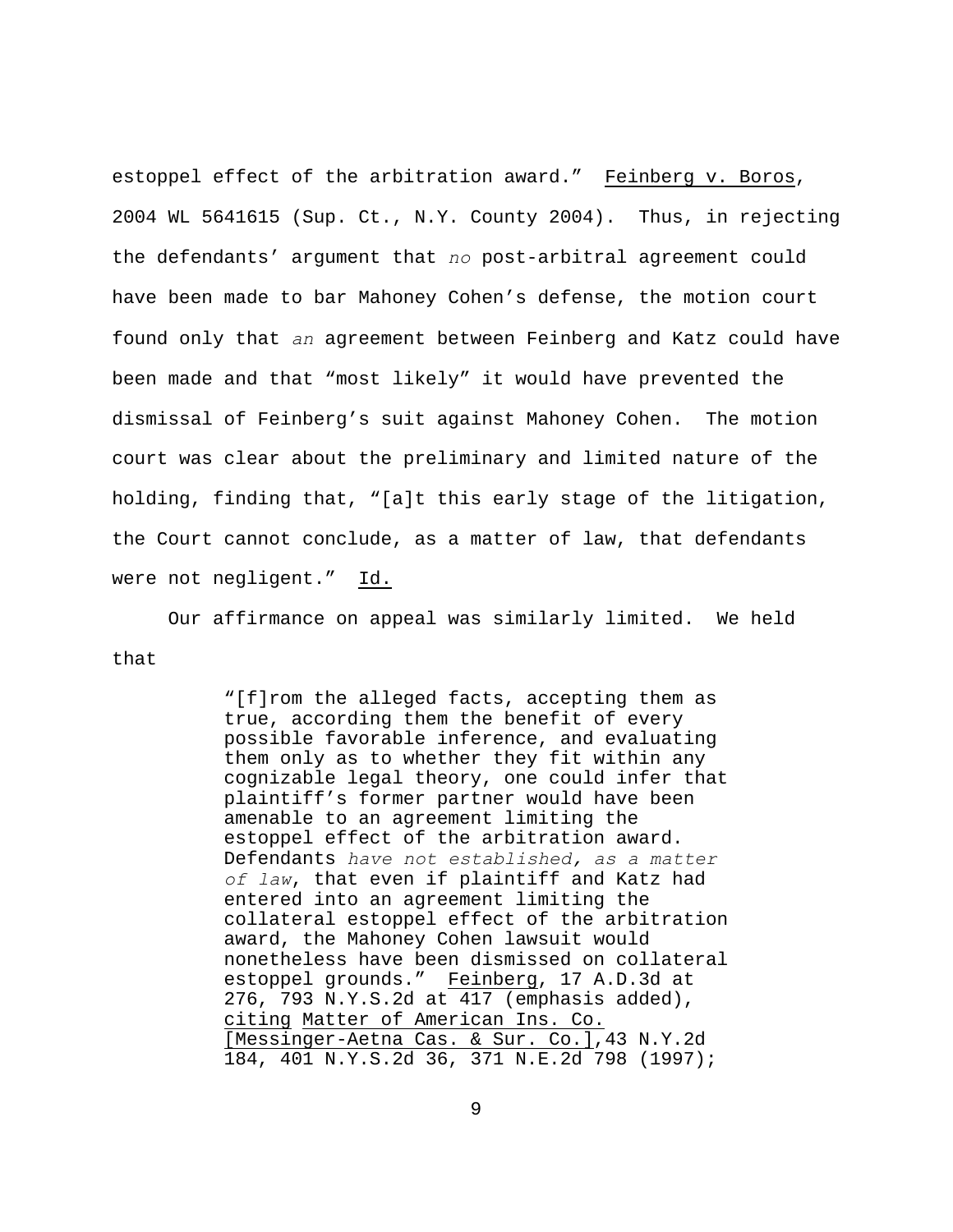## accord Kerins v. Prudential Prop. & Cas., 185 A.D.2d 403, 585 N.Y.S.2d 637 (1992).

It is axiomatic that a motion addressed to the face of a complaint, wherein the motion court must construe all facts in a light favorable to the plaintiff, cannot control the outcome of a case once the facts are finally determined, just as denial of a summary judgment motion on the grounds that the non-movant has raised a triable issue of fact does not mean that the movant cannot prevail after the evidence has been considered by the trier of fact. See Smith v. Hooker Chem. & Plastics Corp., 125 A.D.2d 944, 510 N.Y.S.2d 343 (4th Dept. 1986), aff'd, 70 N.Y.2d 994, 526 N.Y.S.2d 424, 521 N.E.2d 431 (1998); see also Bukowski v. Clarkson Univ., 86 A.D.3d 736, 739, 928 N.Y.S.2d 369, 373 (3d Dept. 2011), aff'd, \_\_ N.Y.3d \_\_, 2012 N.Y. Slip Op. 04274 (2012).

Moreover, in this case, this Court did not reiterate the language of Supreme Court that the defendants here "cannot" establish that the limiting agreement would have been unenforceable against a third party. Instead, this Court held that the "[d]efendants *have not* established, as a matter of law," that such an agreement would have been unenforceable. 17 A.D.3d at 276, 793 N.Y.S.2d at 417 (emphasis added).

In other words, implicit in this Court's decision was the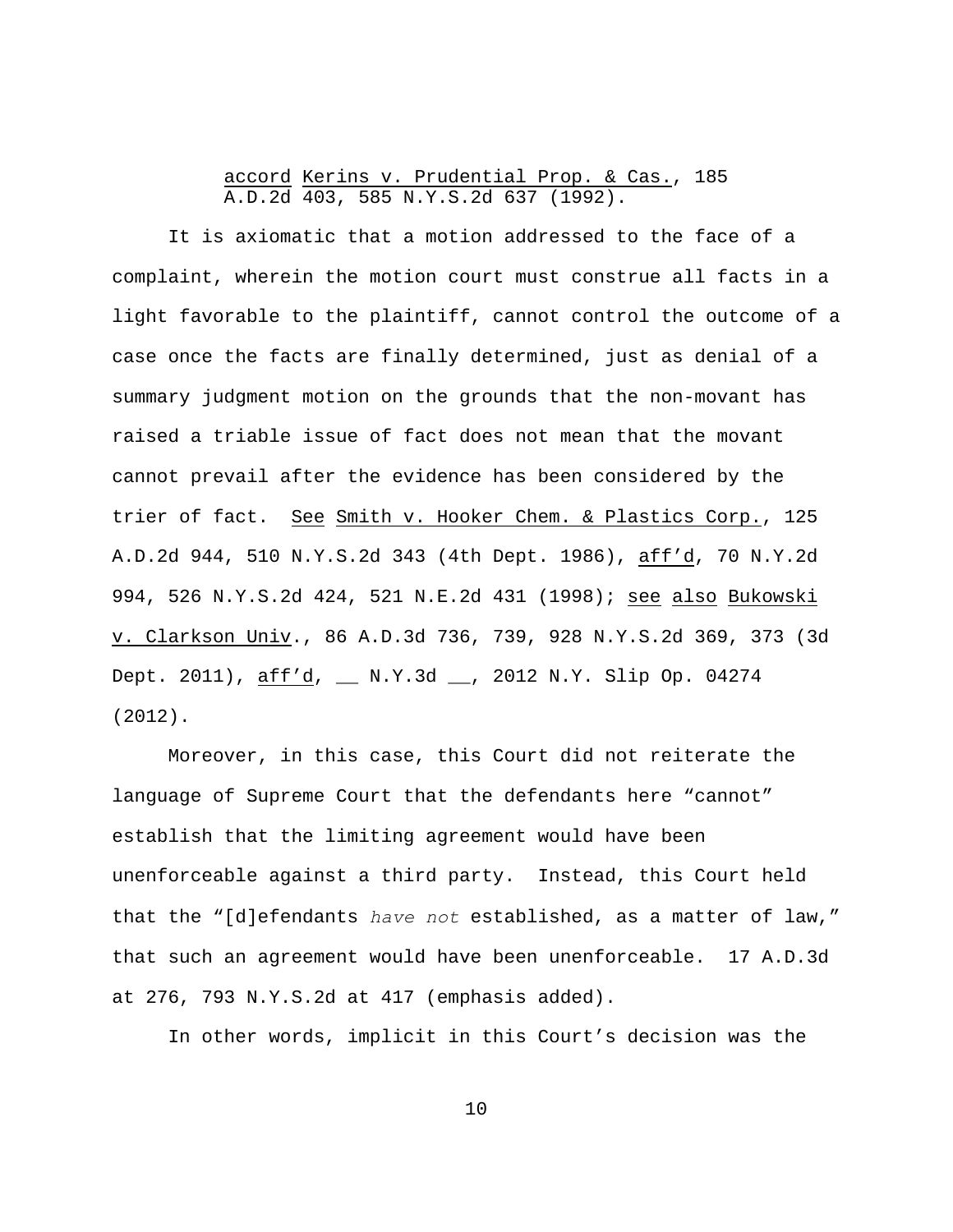recognition that the defendants had not *yet* so established; or had not so established *at that stage of litigation.* Finally, in the absence of language indicating a determination by the Court that such an agreement would have been effective or enforceable, the 2005 decision may only be interpreted as leaving the issue open. In concluding, the Court stated its holding only as "[a]ccordingly, plaintiff's proposed amended complaint sufficiently states a claim for legal malpractice." 17 A.D.3d at 276, 793 N.Y.S.2d at 417.

More significantly, the trial court erred in not setting aside the jury verdict pursuant to CPLR 4404(a) because the defendants were entitled to judgment as a matter of law. Facts developed at trial were used in conjunction with the testimony of legal experts to guide the jury to what amounts to a legal conclusion as to whether a limiting agreement would have been enforceable or effective against Mahoney Cohen. However, that question is indisputably one of law not fact, and should have been decided by the court in favor of the defendants.

It is well established that the doctrine of collateral estoppel bars a litigant from disputing an issue in another proceeding when that issue was decided against the litigant in a proceeding in which he had a "full and fair opportunity" to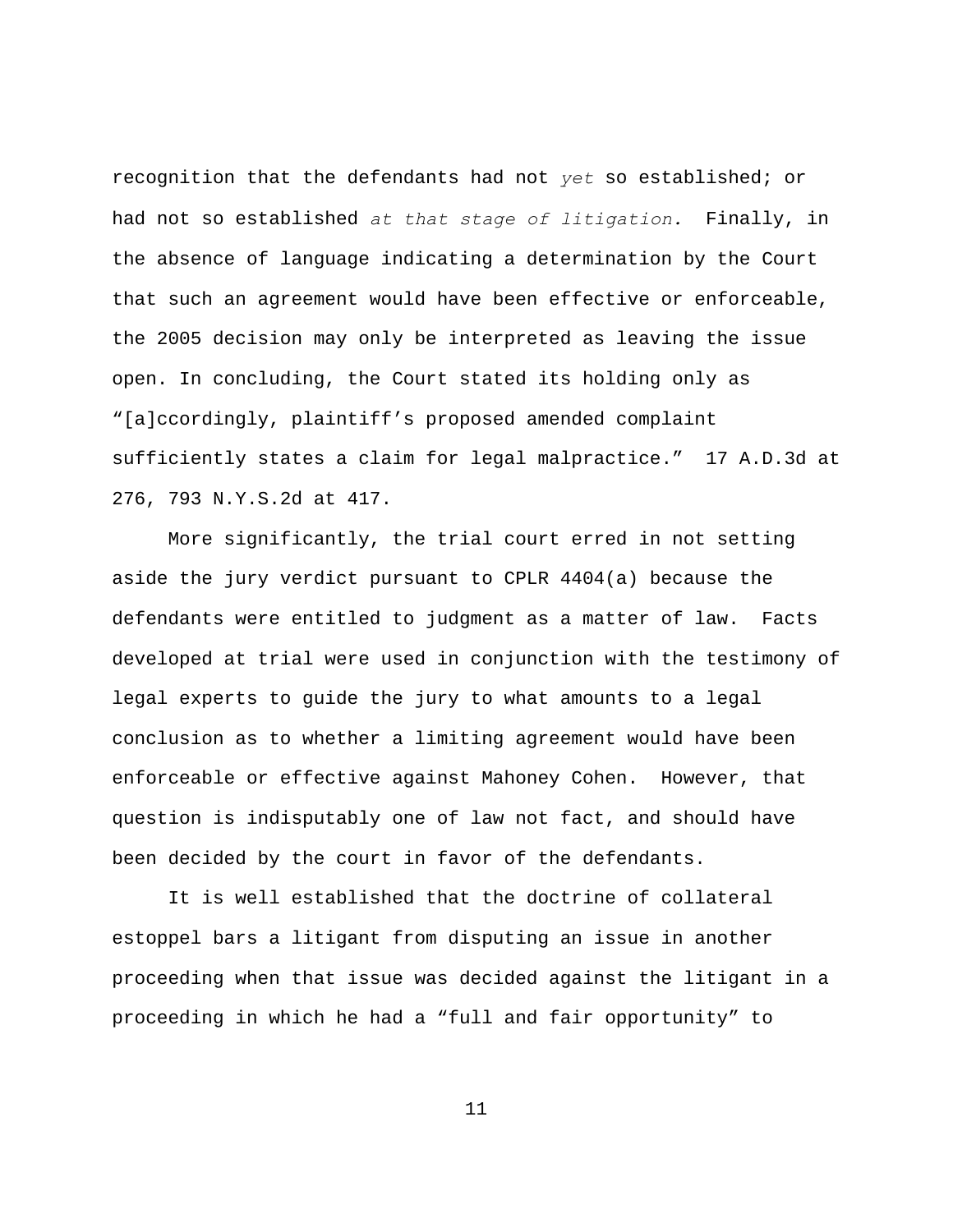contest the matter. Schwartz v. Public Adm'r of County of Bronx, 24 N.Y.2d 65, 71, 298 N.Y.S.2d 955, 959, 246 N.E.2d 725, 728 (1969). Collateral estoppel preserves party and judicial resources by preventing relitigation of matters that have already been resolved. Further, it prevents inconsistent results. 24 N.Y.2d at 74, 298 N.Y.S.2d at 962. Collateral estoppel can be asserted in a new case by a nonparty to the original proceeding. B.R. DeWitt, Inc. v. Hall, 19 N.Y.2d 141, 147, 278 N.Y.S.2d 596, 601, 225 N.E.2d 195, 198 (1967). Moreover, collateral estoppel principles "apply as well to awards in arbitration as they do to adjudications in judicial proceedings." Matter of American Ins. Co. [Messinger-Aetna Cas. & Sur. Co.], 43 N.Y.2d 184, 189-190, 401 N.Y.S.2d 36, 39, 371 N.E.2d 798, 801 (1977), citing Rembrandt Indus., v. Hodges Intl., 38 N.Y.2d 502, 381 N.Y.S.2d 451, 344 N.E.2d 383 (1976).

Confusion has arisen in this case because the Messinger Court also held, seemingly inconsistently, that "[i]n circumstances involving arbitration, ... the parties themselves can formulate their own contractual restrictions on carry-over estoppel effect." Messinger, 43 N.Y.2d at 194, 401 N.Y.S.2d at 42. On closer analysis, however, it is clear that the confusion is not warranted.

The ability of parties to formulate their own contractual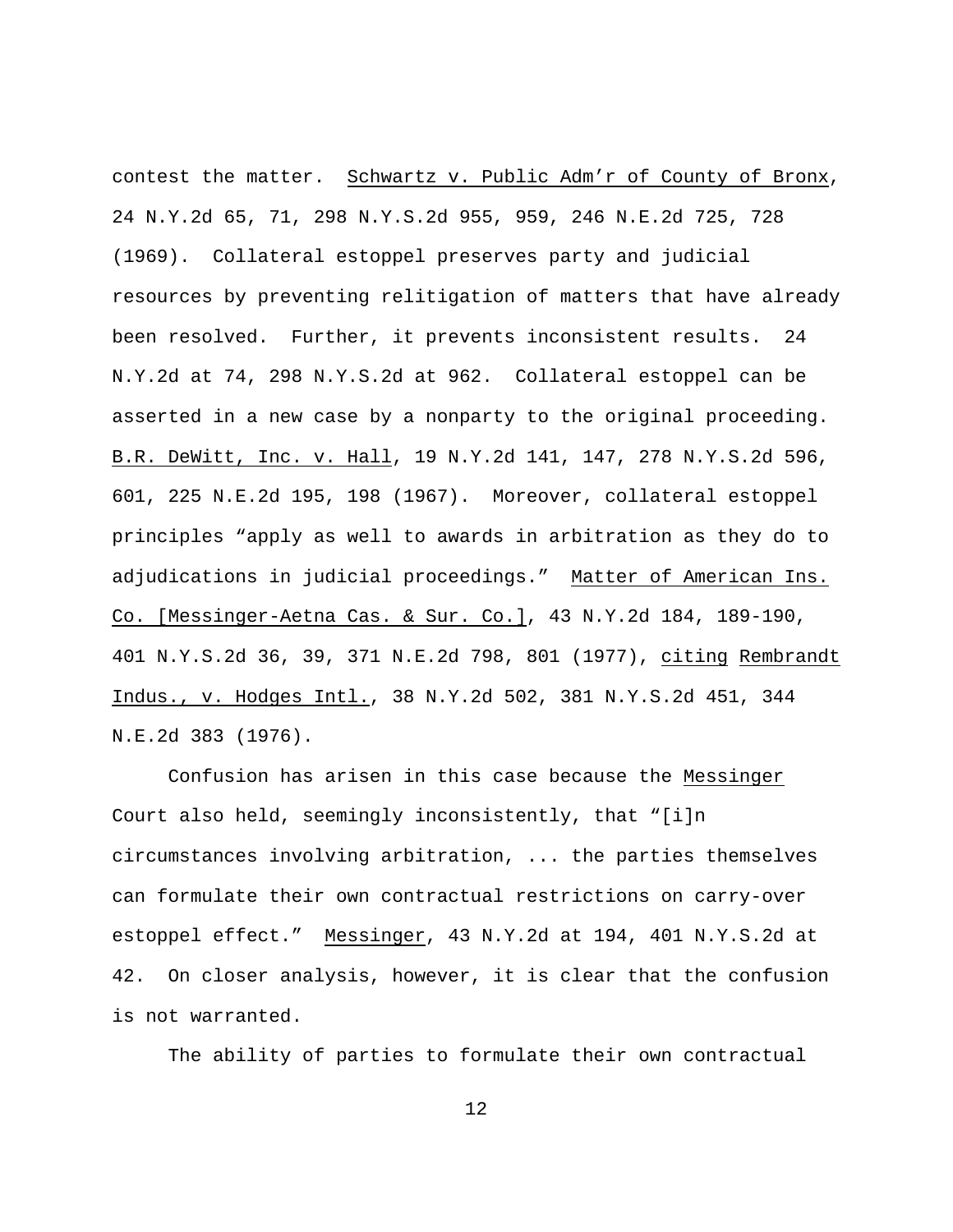restrictions as to the estoppel effect of arbitration awards is not, in reality, a carved-out exception to normal collateral estoppel principles. The idea of entering into a contractual limitation was established by the Messinger Court in the context of a dispute arising from an arbitration between insurance carriers. Messinger, 43 N.Y.2d at 187, 401 N.Y.S.2d at 37. The Court recognized that arbitration hearings may be "summary, proforma proceeding[s]" and that the opportunity "for summary dispositions should not be inhibited by automatically according a binding estoppel effect to the first determination." Messinger, 43 N.Y.2d at 191, 401 N.Y.S.2d at 42. Hence, the Court concluded that in arbitration "the parties themselves can formulate their own contractual restrictions on carry-over estoppel effect." 43 N.Y.2d at 193, 401 N.Y.S.2d at 42. However, the Court cautioned that "[t]hey cannot, of course, impose similar limitations which would impair or diminish the rights of third persons." Messinger, 43 N.Y.2d at 194, 401 N.Y.S.2d at 42. This latter caution by the Court has been characterized as dicta particularly in view of two appellate division determinations that appeared to uphold agreements that imposed such a limitation on third parties. See Kerins v. Prudential Prop. & Cas., 185 A.D.2d 403, 585 N.Y.S.2d 637, 638(3rd Dept. 1992); also Matter of State Farm Ins. Co. v. Smith, 277 A.D.2d 390, 717 N.Y.S.2d 210 (2d Dept.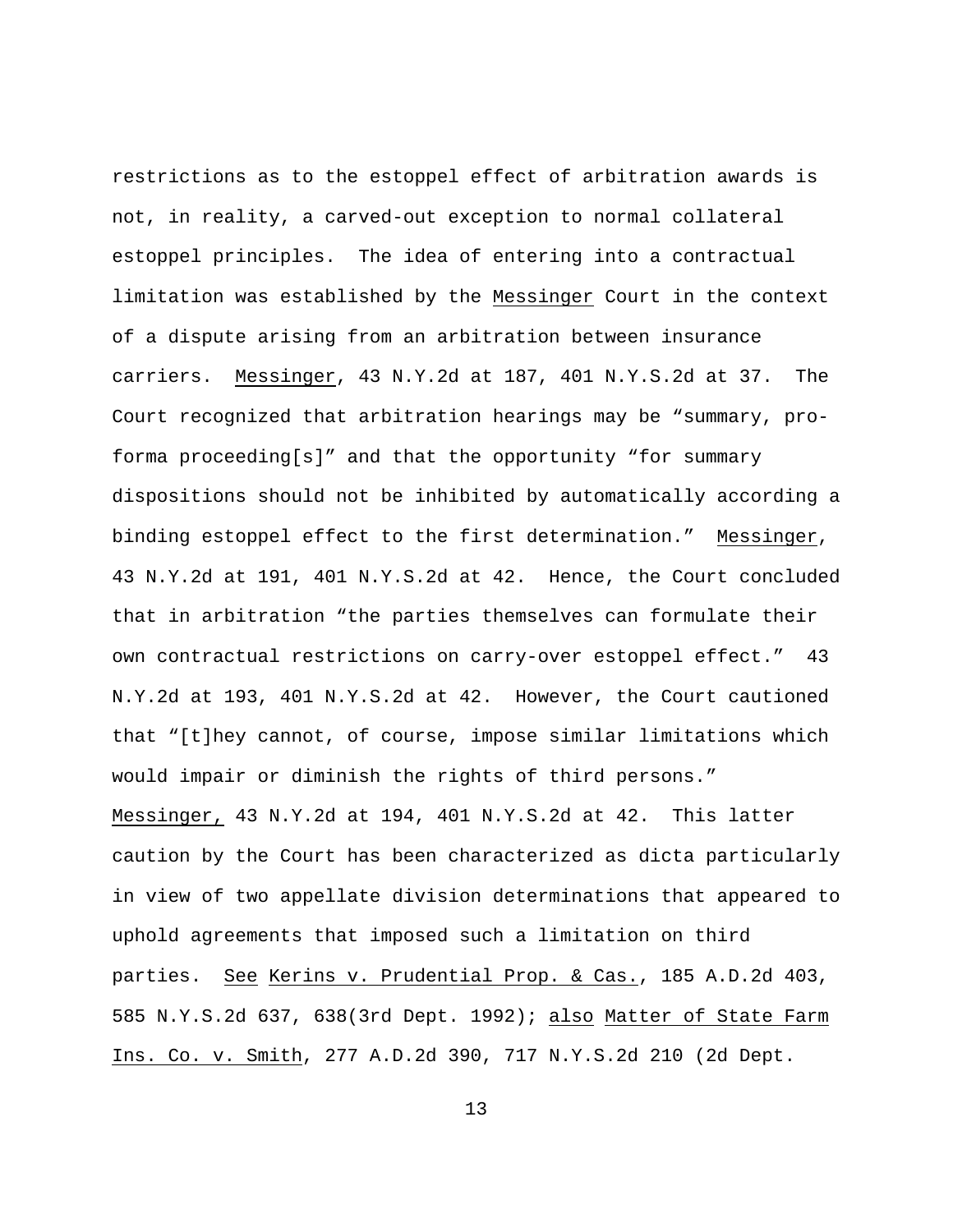2000).

The Kerins decision, however, is particularly instructive: there the Court upheld the limitation on the preclusive effect of an arbitration award (agreed to in a master arbitration agreement) as to a third party, but not on strictly contractual grounds. Kerins, 185 A.D.2d at 404, 585 N.Y.S.2d at 639. Instead the Court's analysis focused on collateral estoppel principles. The Court observed that a collateral estoppel defense requires a showing inter alia of "a full and fair opportunity" to contest a prior determination. Where a limitation agreement exists, the Court concluded that the parties' "expectations" as to a limited estoppel effect could be an acknowledgment that they may not have "litigated vigorously." Kerins, 185 A.D.2d at 404, 585 N.Y.S.2d at 639 (internal quotation marks omitted). The import of the decision is clear: Such a showing of less-than-vigorous litigation, if established by a "practical inquiry into the realities of litigation," would preclude a collateral estoppel defense in any event. Id. (internal quotation marks omitted). Thus, in effect, the Court found that the limitation agreement at issue was valid against a third party because it was consistent with normal collateral estoppel principles. Indeed, this Court's reliance on Kerins in 2005 must be read as leaving the door open for further "practical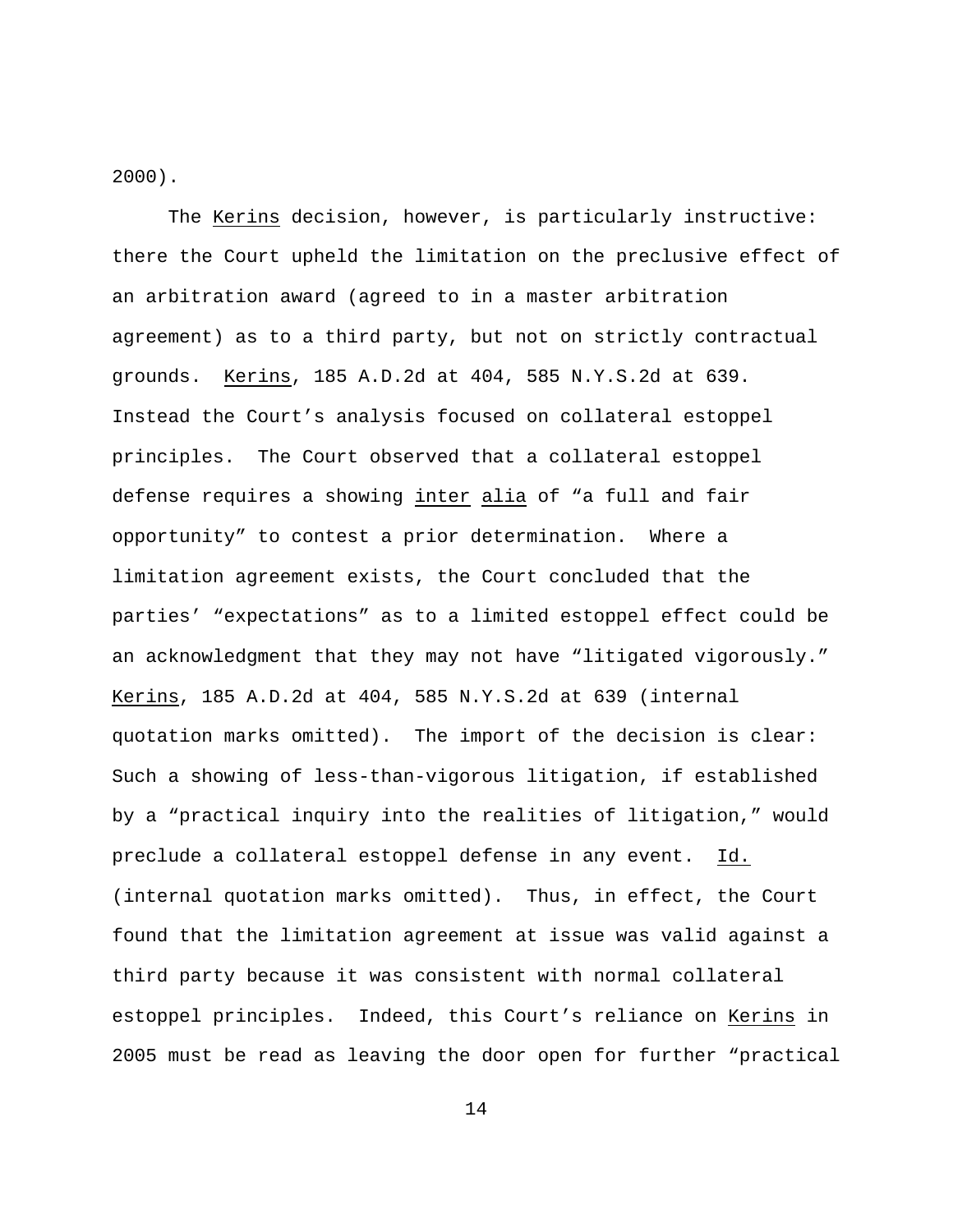inquiry into the realities of litigation" which the Kerins Court indicated was the only way to determine the validity of a limiting agreement. Id. (internal quotation marks omitted).

Essentially, therefore, the sparse case law pertaining to limitation agreements indicates that limitation of the preclusive effect of certain arbitration awards is not a purely contractual restriction which may be invoked even where there has been a full and fair opportunity to contest a determination. Rather, it is a contractual creation that in cart-before-the-horse fashion reflects the parties' intentions not to litigate fully or vigorously in the arbitration. Messinger, 43 N.Y.2d at 193-194, 401 N.Y.S.2d at 42; Kerins, 185 A.D.2d at 404, 585 N.Y.S.2d at 639. Or, as the defendants assert, where such a limitation agreement is made before arbitration or in the arbitration agreement, it is an agreement reserving the parties' rights to not litigate fully and exhaustively in that arbitration without the risk of later being bound by a factual determination.

Consequently, the determinative factor as to the validity of a limiting agreement is not whether it is entered into before or after an arbitral award, but simply whether the agreement accurately reflects either the parties' expectations not to fully litigate issues, or the parties' acknowledgment that they did not fully litigate. Messinger, 43 N.Y.2d at 193, 401 N.Y.S.2d at 41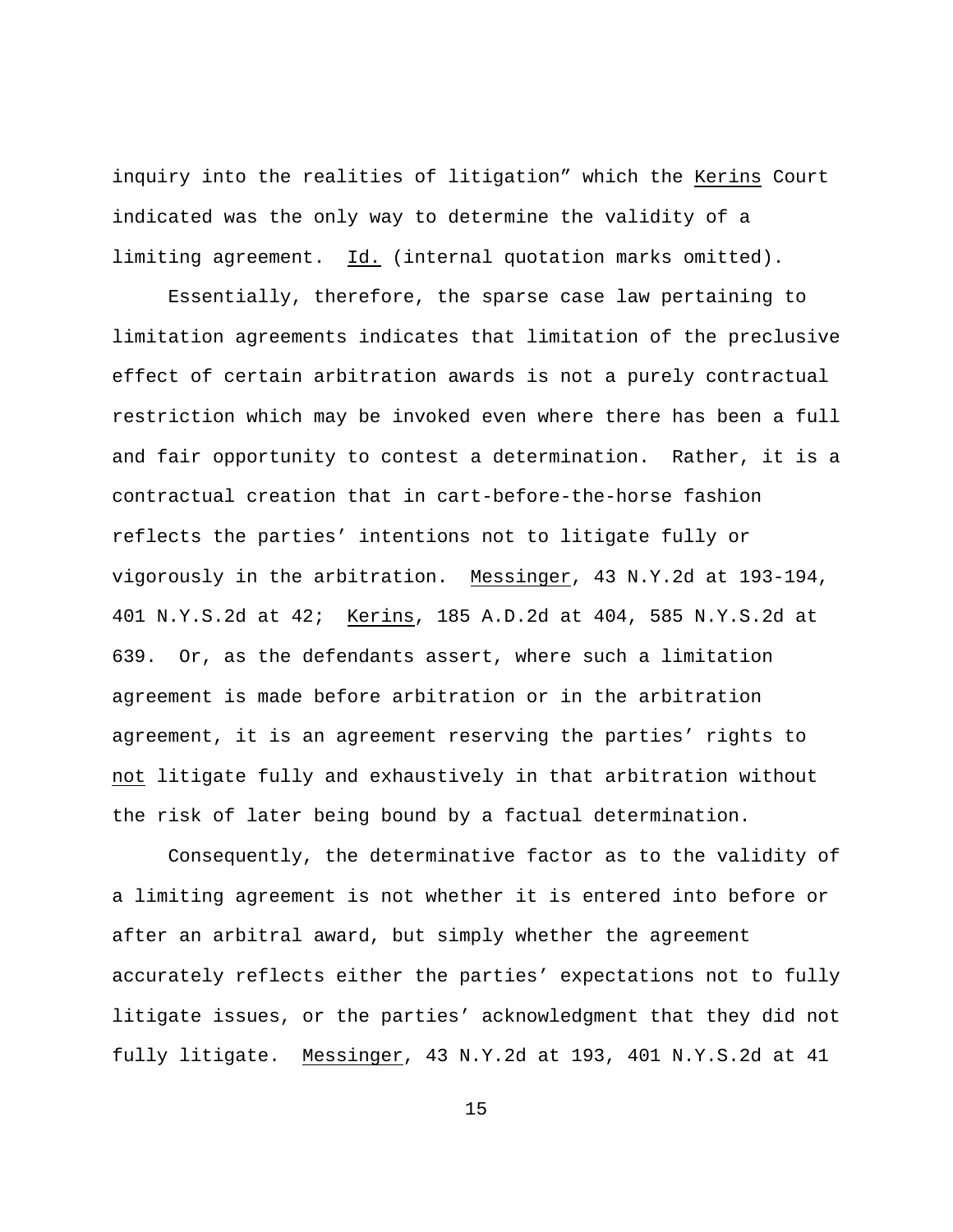("consistent with the principles both of arbitration law and of claim and issue preclusion [...] appropriate clauses of limitation may be included [...] and postaward limiting agreements may be executed with respect to outstanding awards"). As such Messinger and its progeny stand for the proposition that an agreement cannot be used to thwart collateral estoppel principles. Moreover, clearly as a corollary, limiting agreements cannot diminish the rights of third parties where a collateral estoppel defense would normally be available based on the fact that an issue had been fully litigated. Messinger, 43 N.Y.2d at 194, 401 N.Y.S.2d at 42 ("[t]hey cannot, of course, impose similar limitations which would impair or diminish the rights of third persons"). The concurrence mischaracterizes the majority's position by stating that it "ignores th[e] language" of our 2005 decision which repeats the Messinger dicta that the "parties themselves can formulate their own contractual restrictions on carry-over estoppel effect." Messinger, 43 N.Y.2d at 194, 401 N.Y.S.2d at 42. Given the ineradicable link between that dicta and the Court's admonition that such a right cannot diminish the rights of third persons, it should be clear that the admonition is implicitly included in any decision, like our 2005 decision, that cites to the Messinger dicta; in other words that the right to "formulate contractual restrictions" is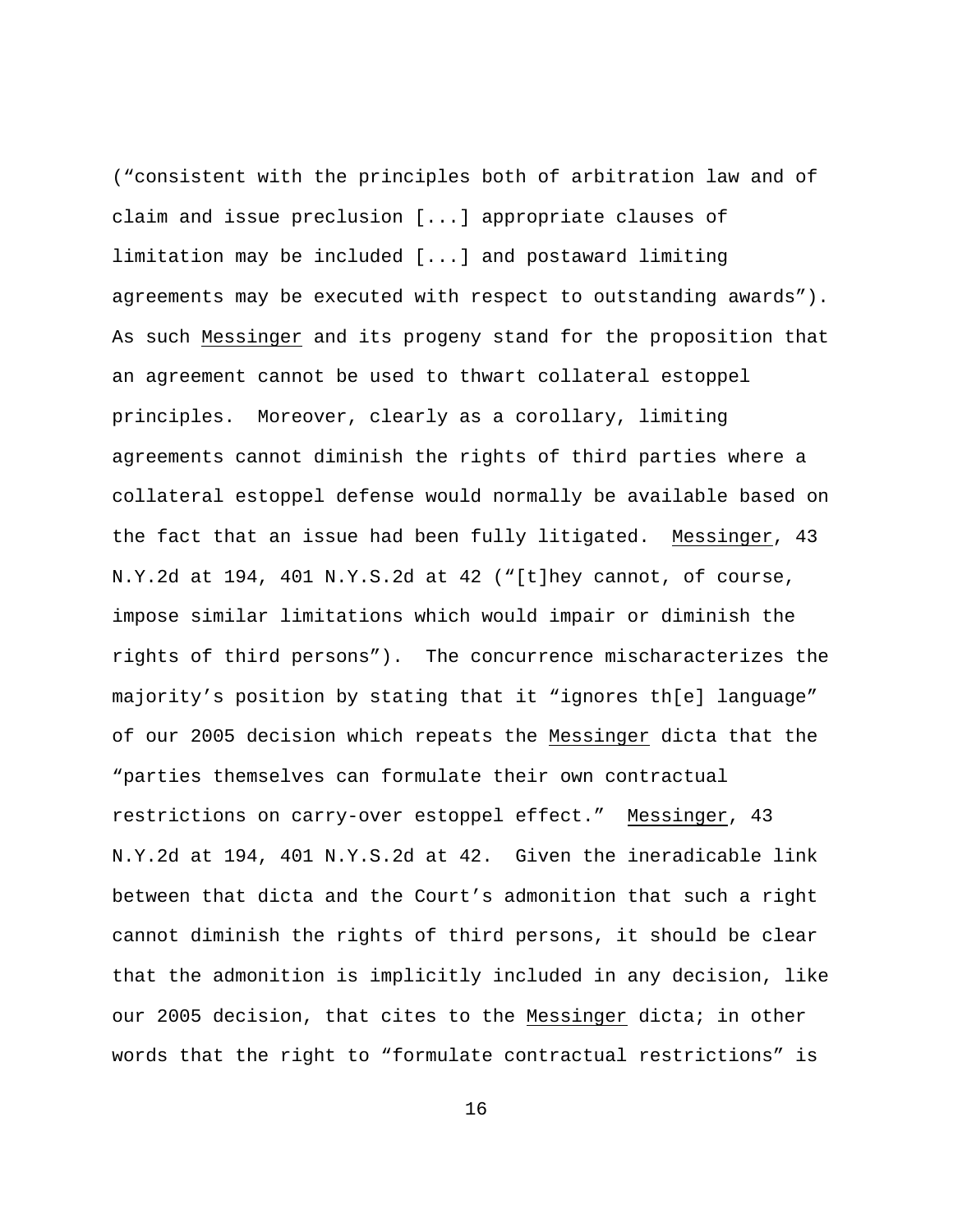not limitless.

In this case, as the defendants argued in their JNOV motion, evidence at trial established that Feinberg had a full and fair opportunity to litigate at arbitration the very same issues raised in his action against Mahoney Cohen, namely his reliance on the 1995 financial statements. $<sup>1</sup>$  Facts developed at trial</sup> established that Feinberg had litigated the issues at arbitration fully, vigorously and exhaustively: that he was represented by a large law firm; that there was extensive pre-hearing discovery; that there were 18 days of hearings before a panel of three arbitrators; that 16 witnesses testified; that the depositions of most of the 34 deponents as well as 1,450 exhibits were

 $1$ The concurrence's quibble, as part of its law of the case analysis, that this evidence was uncontested and therefore before the Court in 2005 misses the point. As stated above, in the procedural posture of the parties in 2005, the Court's sole focus as reflected in its short decision was whether Feinberg could amend his complaint to *sufficiently allege* that a limiting agreement was possible between him and Katz, and that under certain circumstances a limiting agreement could impose limitations on third parties. It does not avail the dissent to posit that, on the other hand, law of the case could be circumvented on the basis of "new" evidence at trial namely that "it became clear that the agreement Feinberg and Katz contemplated ... would have been directed solely at Mahoney Cohen." Just as it was known to the Court in 2005 that there had been full and exhaustive litigation, so it was known to the Court in 2005 that Feinberg's limiting agreement would have been directed solely at Mahoney Cohen. This is because Feinberg's legal malpractice action was based entirely on his claim that had he entered such a limiting agreement, his lawsuit against Mahoney Cohen would not have been dismissed.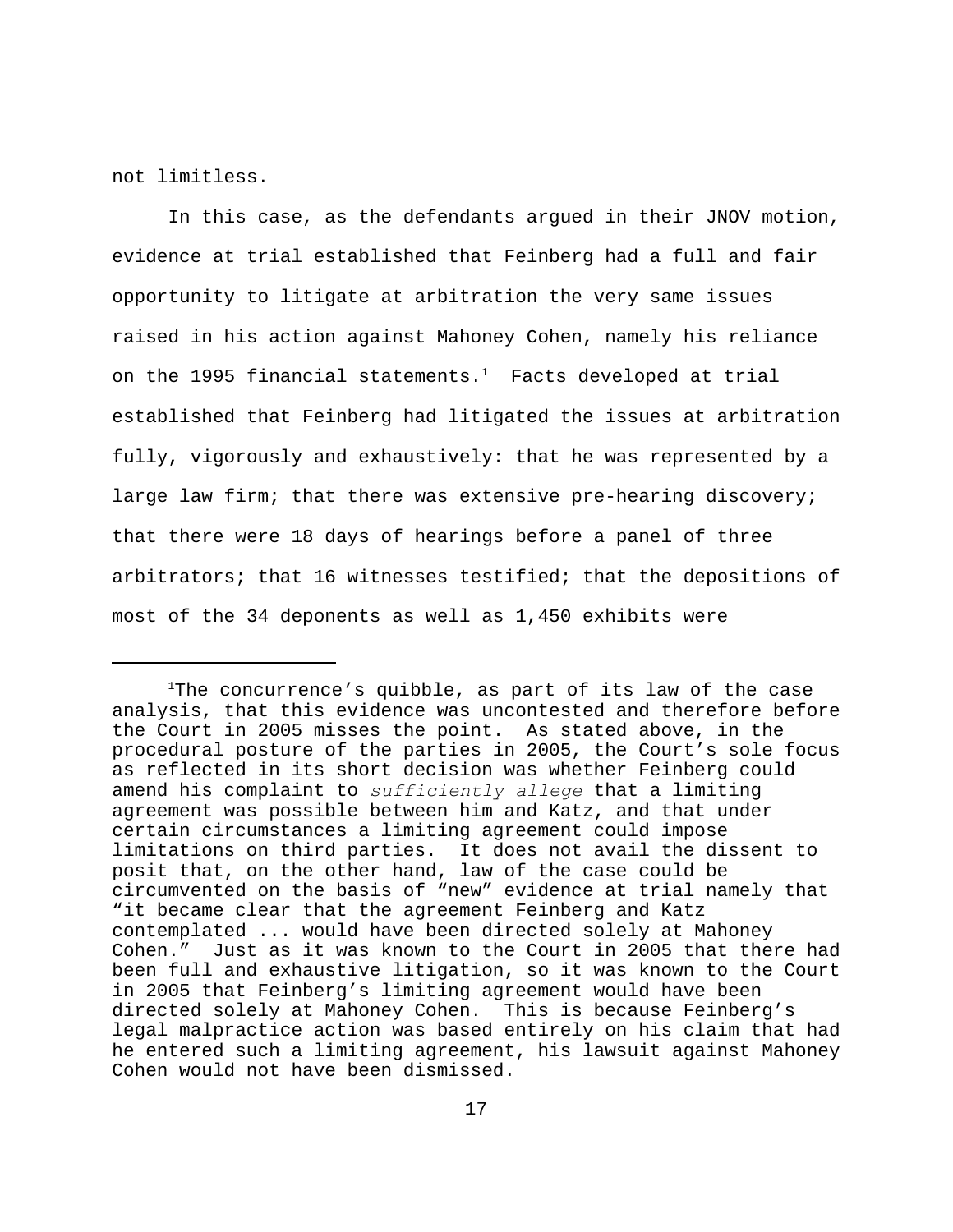introduced into evidence. Also established at trial was the fact that the arbitrators made specific and detailed findings denying Feinberg's claim of fraud in holding that he had full access to business and financial information, and that he had not relied on the 1995 financials in the purchase.

This should have been sufficient for the trial court to grant the defendants' JNOV motion. However, testimony at trial also established that the main objective of the limiting agreement contemplated by Feinberg and Katz was to interfere with the rights of a specific third party, Mahoney Cohen. Indeed, on summation, Feinberg's counsel, in endeavoring to show the jury that an agreement between the two enemies was a possibility because they both wanted to sue Mahoney Cohen, stated in relevant part: "It's a simple deal. It's, you know what, we can sue Mahoney Cohen. We can sue Mahoney Cohen and we're not going to allow Mahoney Cohen to use the arbitration award as collateral estoppel."

Nothing in the relevant case law supports Feinberg's argument as to the validity of a limitation agreement made after arbitration, after litigating the issues fully, vigorously and exhaustively, and where the agreement is directed at one third party after other third parties have asserted collateral estoppel defenses based on the arbitration award. Such a limitation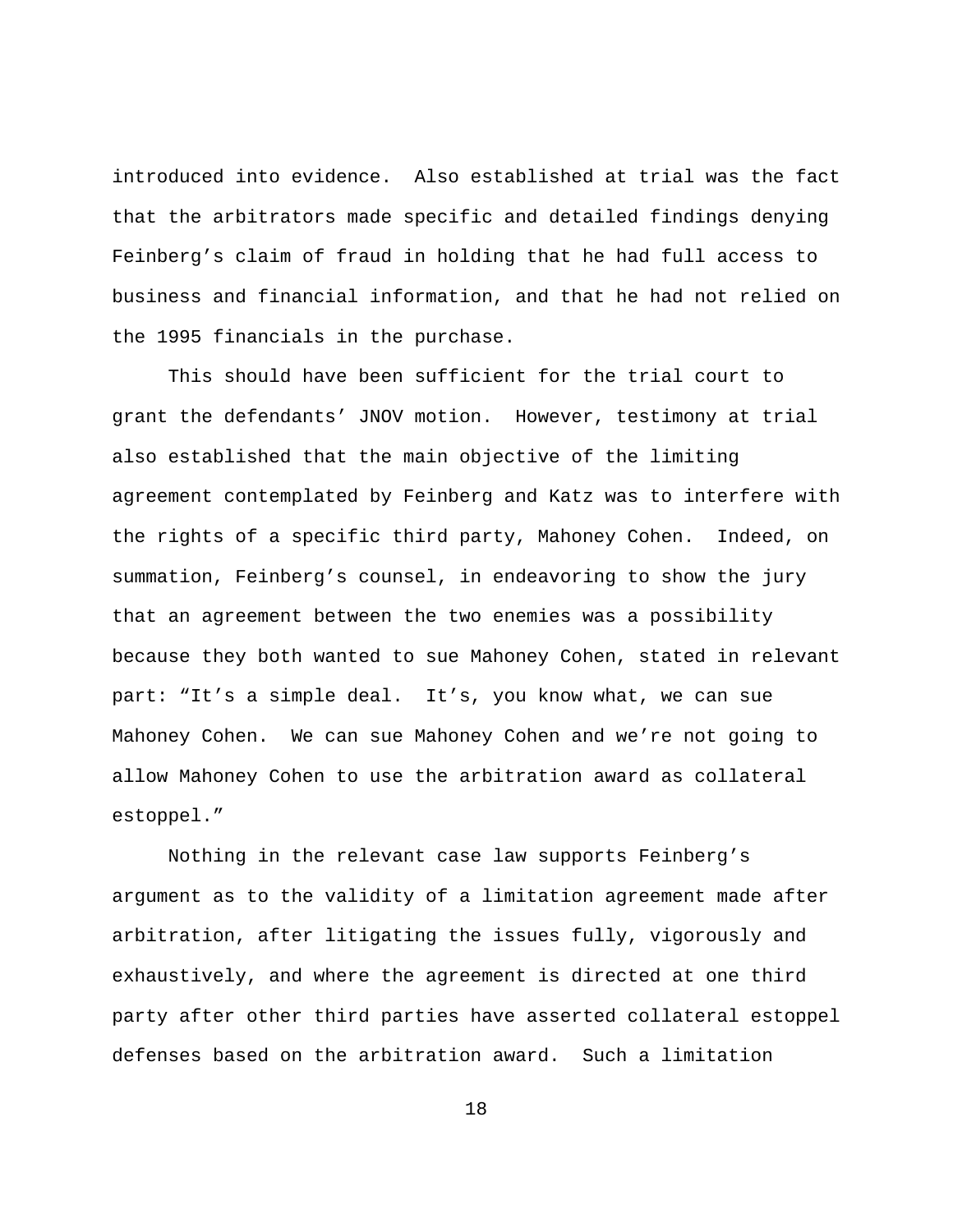agreement would be nothing more than an egregious and unenforceable attempt to impermissibly thwart fundamental collateral estoppel principles. Consequently, since a limiting agreement would not have changed the outcome of Feinberg's lawsuit against Mahoney Cohen, the failure to advise Feinberg about a limiting agreement did not constitute a breach of the defendants' duty of care nor did it cause Feinberg's losses.

Accordingly, the judgment of the Supreme Court, New York County (Barbara Jaffe, J.), entered June 17, 2011, upon a jury verdict, awarding plaintiff the total sum of \$10,576,012.70, and bringing up for review an order of the same court and Justice, entered June 7, 2011, which, inter alia, denied defendants' motion for judgment notwithstanding the verdict or, in the alternative, granting a new trial, should be reversed, on the law, with costs, and the motion for judgment notwithstanding the verdict, granted. The Clerk is directed to enter judgment in favor of the defendants dismissing the complaint. The appeal from the order should be dismissed, without costs, as subsumed in the appeal from the judgment.

> All concur except Moskowitz and Renwick, JJ. who concur in a separate Opinion by Moskowitz, J.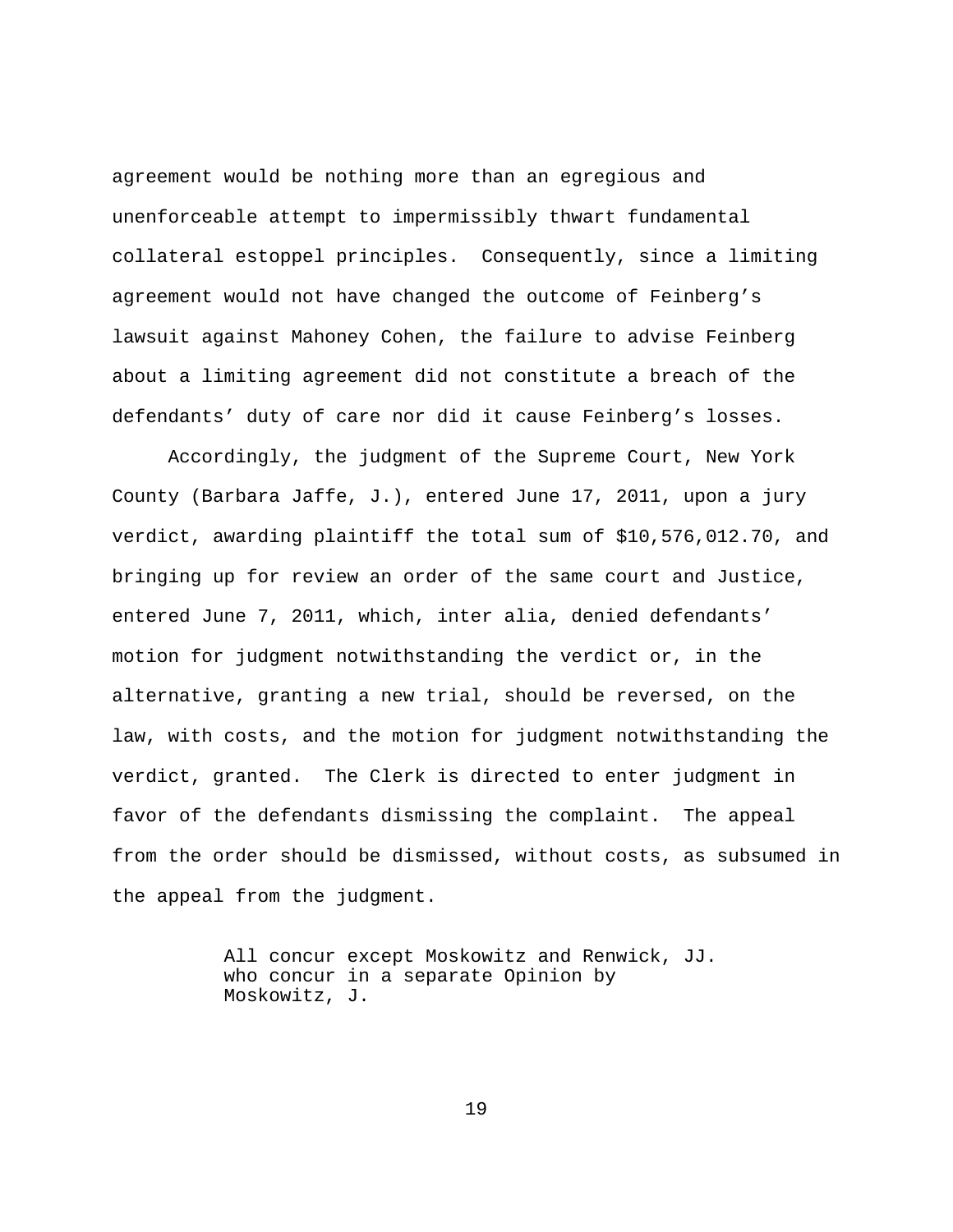MOSKOWITZ, J. (concurring)

This appeal requires us to consider whether a postarbitration agreement that eliminates the rights of nonparties to assert collateral estoppel would have been enforceable. Because the doctrine of law of the case is applicable, but exceptional circumstances exist involving policy considerations underlying post arbitration limiting agreements, including the opportunity for collusion, the potential agreement between plaintiff and his former business partner would not have been enforceable.

This dispute arises largely from an arbitration that occurred in the late 1990's between plaintiff and his former business partner, Norman Katz, over plaintiff's buy out of Katz's share in their business. Specifically, in June 1996, plaintiff and Katz executed a Purchase Agreement in which plaintiff agreed, inter alia, to acquire a majority interest in I. Appel and to purchase certain loans made to the company by Katz and Katz's son. The transaction closed with a partial payment that relied on financial information from certain financial documents from 1995 (the 1995 financials). Within 45 days after the closing, Mahoney Cohen, certified public accountants, were supposed to determine the value of the company (determination of value or DOV) so that the parties could calculate the final share price. Mahoney did not prepare the DOV in that time frame, however, and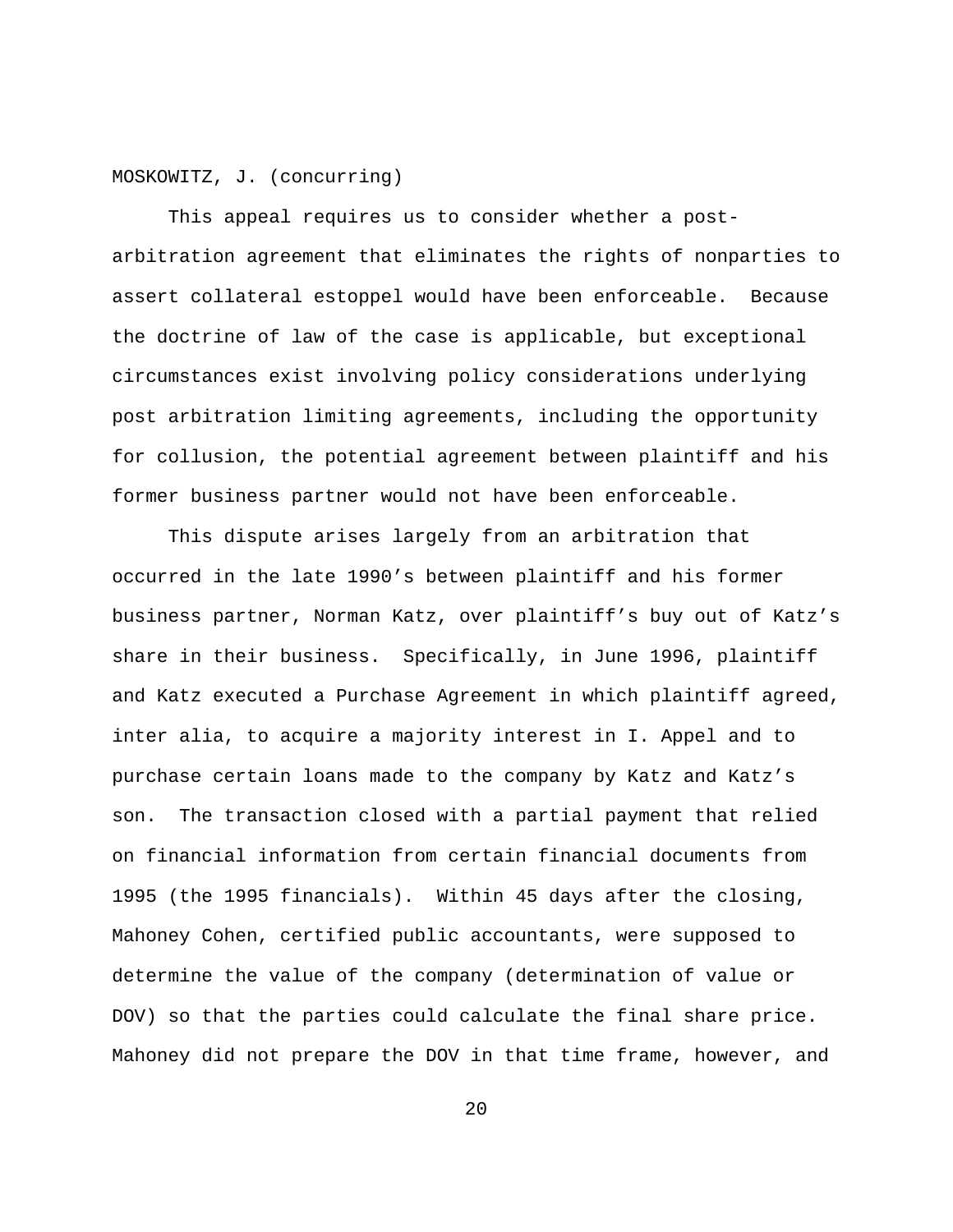Katz sought to enjoin its completion, as well as to lock in the Purchase Agreement share price based upon the 1995 financials.

Mahoney ultimately completed the DOV in October 1996. The DOV revealed that the company's "previously stated inventory values [were] grossly overstated resulting in a difference in net worth of approximately \$10 million".

Plaintiff commenced arbitration to rescind the Purchase Agreement. In the arbitration, plaintiff asserted, inter alia, that he had relied upon I. Appel's 1995 financial statement when making his decision to purchase Katz's interest and loans to I. Appel. On November 22, 1999, the arbitrators ruled against plaintiff, concluding that plaintiff had not reasonably relied upon the 1995 financials when making his decision.

Subsequently, Katz and plaintiff considered entering into a post-arbitration agreement to limit the collateral estoppel effect of the award to allow plaintiff to sue Mahoney Cohen, but apparently abandoned discussions and did not enter any limiting agreement. At around the same time, plaintiff requested that his lawyers advise him regarding the collateral estoppel effect of the arbitral award vis-á-vis Mahoney Cohen and whether a limiting agreement could protect his claims. However, defendants never rendered this advice. Instead, the firm advised plaintiff that they could not represent him against Mahoney Cohen and, seven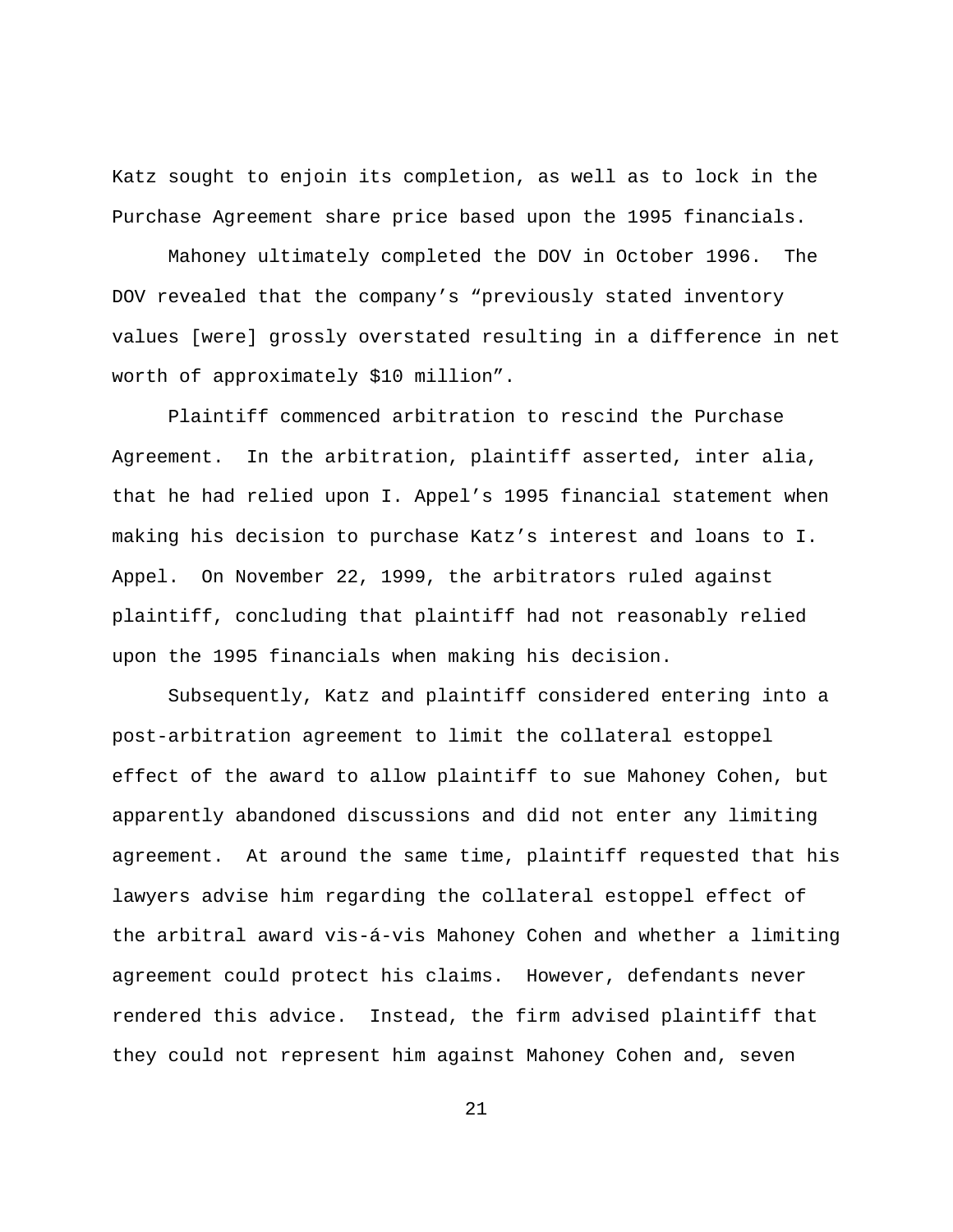days before the statute of limitations against Mahoney Cohen was to expire, defendants officially terminated their representation of plaintiff.

On May 19, 2000, plaintiff sued Mahoney Cohen for, inter alia, accounting malpractice. The trial court dismissed this suit on the grounds of collateral estoppel because of the arbitral findings, namely that plaintiff had not relied on the 1995 financials. This Court affirmed (*see I. Appel Corp. v Mahoney Cohen & Co., CPA*, 294 AD2d 196 [2002]), noting that, in the arbitration "plaintiff has had an extensive, full and fair opportunity to litigate the reliance issue" (*id.* at 197).

Plaintiff then commenced this action against his lawyers for legal malpractice for, inter alia, failing to advise him that a limiting agreement with Katz could have avoided the collateral estoppel effect of the arbitral award. The trial court initially dismissed the action. Plaintiff then moved to vacate the order and for leave to amend the complaint.

Plaintiff's lawyers, the defendants here, opposed, arguing that an agreement to limit collateral estoppel, after the completion of the arbitration, does not apply to a nonparty asserting a collateral estoppel defense in a subsequent litigation with one of the parties. The motion court disagreed and, in 2005, a different panel of this Court also disagreed: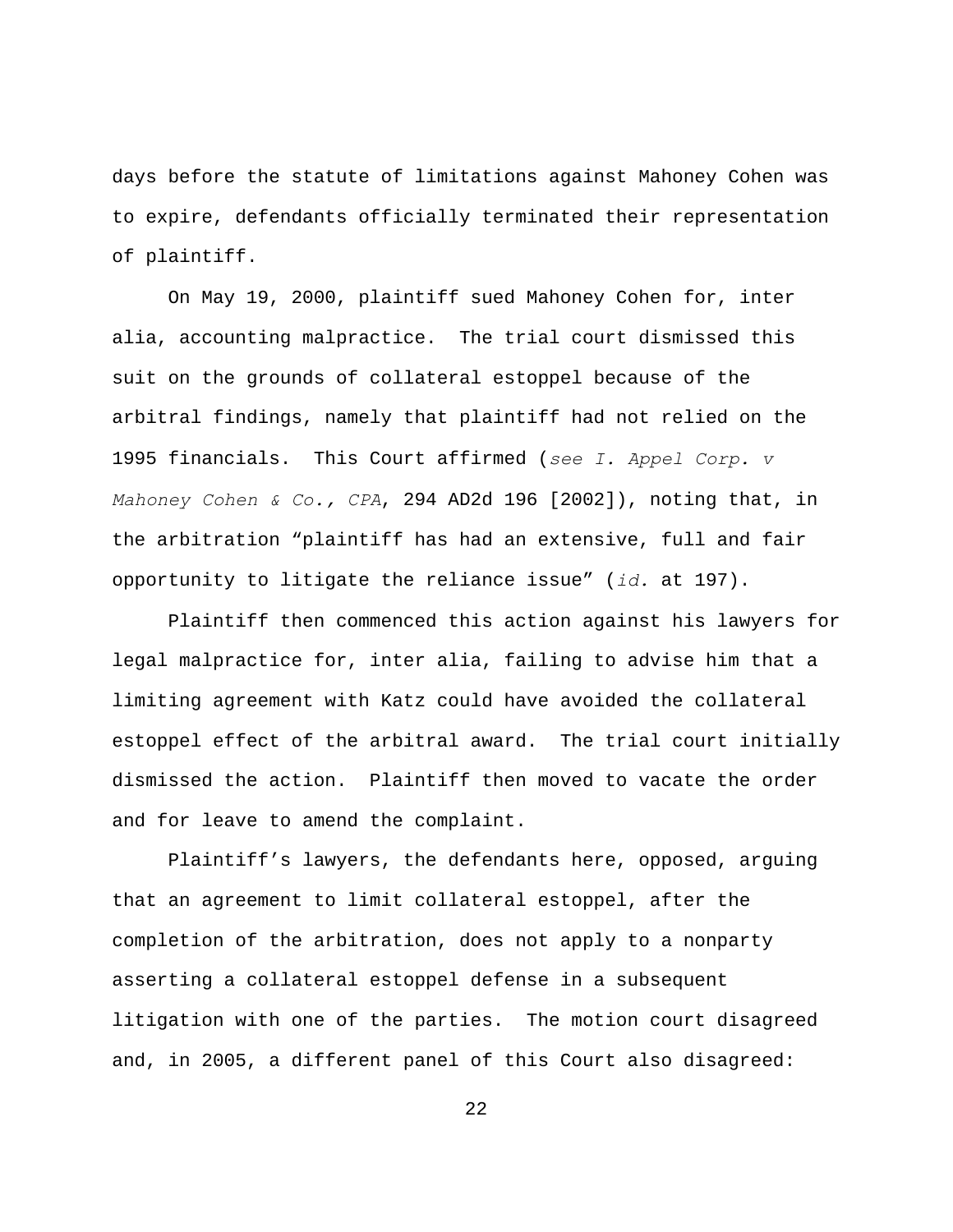"Defendants have not established, as a matter of law, that even if plaintiff and Katz had entered into an agreement limiting the collateral estoppel effect of the arbitration award, the Mahoney Cohen lawsuit would nonetheless have been dismissed on collateral estoppel grounds"

(17 AD3d 275, 276 [2005]). That 2005 panel also held that "[i]n circumstances involving arbitration, the parties themselves can formulate their own contractual restrictions on the carry-over estoppel effect" (*id.*). This Court subsequently denied defendants' motion for leave to appeal to the Court of Appeals.

The case eventually proceeded to trial. The jury concluded that: (1) there was an attorney-client relationship between the parties in January and February 2000, (2) defendants failed to exercise the degree of care, skill and diligence an ordinary member of the legal profession would commonly use by failing to advise plaintiff that a limiting agreement between plaintiff and Katz would likely be effective to bar Mahoney Cohen's collateral estoppel defense, and (3) if defendants had so advised plaintiff, he and Katz would have entered into a limiting agreement. The jury also found Mahoney Cohen guilty of accounting malpractice, but found that plaintiff's own negligence was also a "substantial factor" in causing his losses. Thus, the jury apportioned fault as 60% defendant lawyers, 40% plaintiff. Relying on this Court's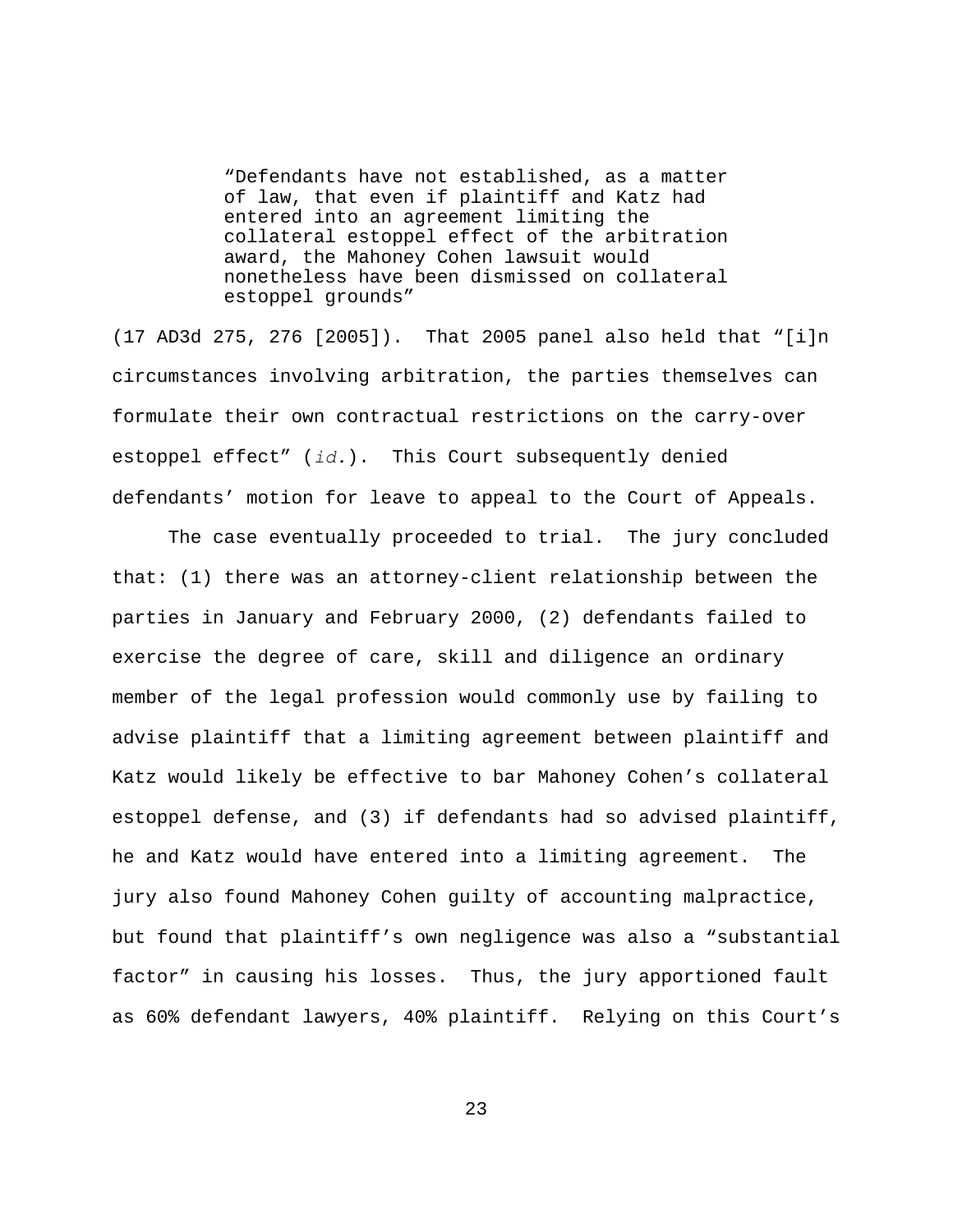2005 decision, the trial court denied defendant's motion for a JNOV.

On this appeal, post-trial, defendants again argue that the jury verdict cannot stand because any post-award agreement to limit Mahoney Cohen from asserting collateral estoppel would not have been enforceable. Unfortunately for defendants, this Court has already passed on this issue and rejected defendants' position in the 2005 decision.<sup>1</sup> This circumstance is all the more unfortunate because the enforceability of *post*-award limiting agreements remains an open issue with serious policy implications. In New York, unless the parties to the arbitration agree otherwise, a judicially confirmed private arbitration award has collateral estoppel effect (*see Clemens v Apple*, 102 AD2d 236 [1984], *affd* 65 NY2d 746 [1985]; *Matter of American Ins. Co. [Messinger-Aetna Cas. & Sur. Co.]*, 43 NY2d 184 [1977]). <sup>2</sup>

Parties to an arbitration agreement may, however, limit the collateral estoppel effect of an award as between themselves by

 $1$  Defendants' argument during the 2005 appeal relied on the assumption that any post-award limiting agreement would be invalid to impair the rights of third parties.

A minority of jurisdictions take the opposite view (*see e.g. Vandenberg v Superior Court*, 21 Cal 4th 815, 832, 982 P2d 229, 239 [1999] [California Supreme Court decided 4-2, under California law, that arbitration awards will *not* have collateral estoppel effect unless parties agree]).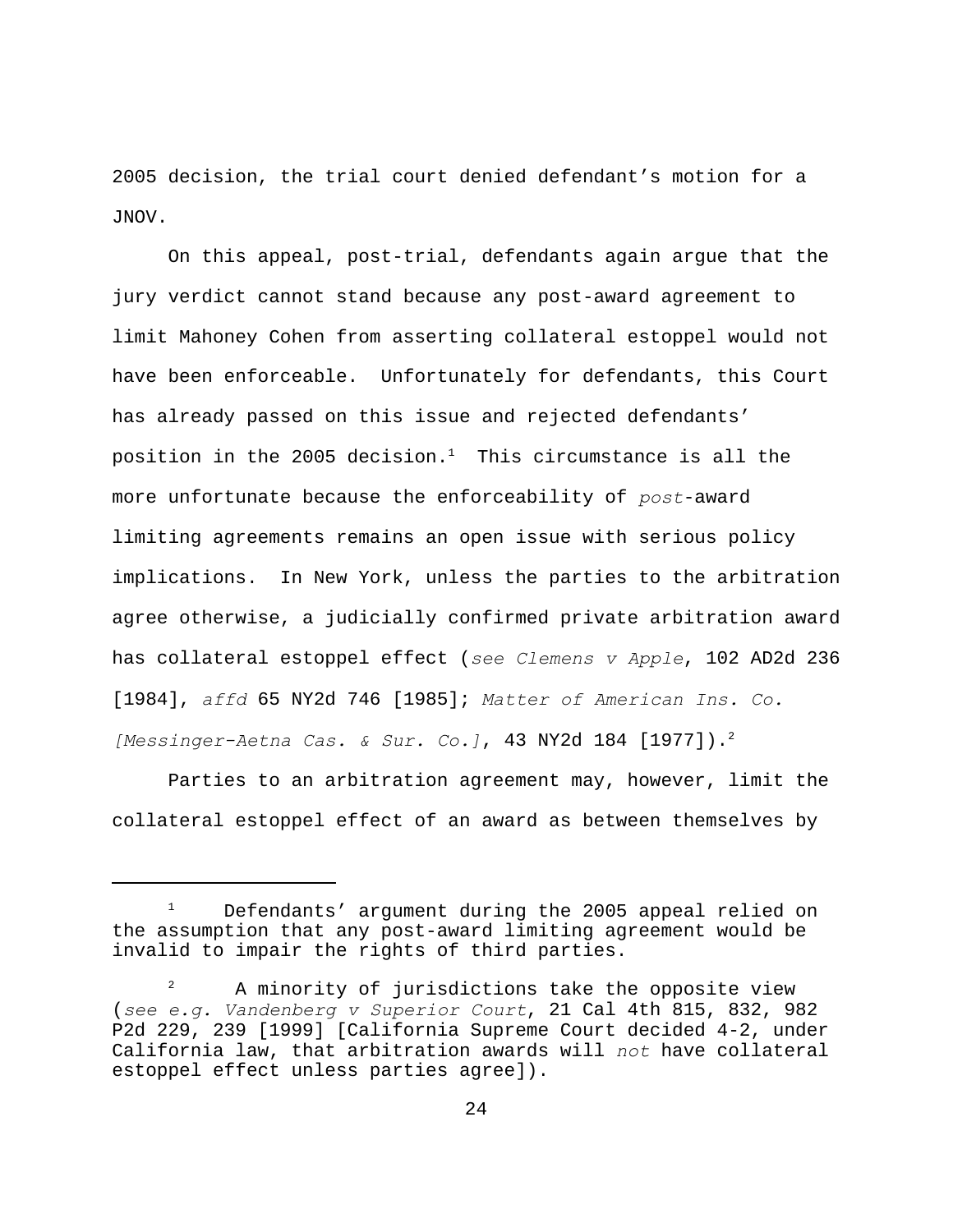including a contractual restriction in their agreement (*Messinger* at 193). They can also restrict the ability of *nonparties* to assert collateral estoppel, at least so long as the parties enter into the limiting agreement prior to the arbitration (*see Kerins v Prudential Prop. & Cas*. 185 AD2d 403 [1992] [court upheld stipulation in contract that no award made in arbitration will have estoppel impact]). There are policy reasons behind allowing the parties to an arbitration to agree to limit the collateral estoppel effect of an award against a nonparty. First, while arbitration can be a cheaper, faster alternative to litigating in court, it can also be an imprecise and truncated proceeding that does not allow for full development of the record. Parties may want this quick and informal procedure when the stakes are not high or where there is only one issue between them:

> "An agreement to arbitrate particular claims reflects each party's conclusion that the immediate stakes make it preferable to avoid the delay and expense of court proceedings, and instead to resolve the matter between themselves without resort to the judicial process. Under such circumstances, each party is willing to risk that the arbitration will result in a 'final' and 'binding' *defeat* with respect to the *submitted claims*, even though the party would have won in court, and even though the arbitrator's errors must be accepted without opportunity to review"

(*Vandenberg v Superior Court*, 21 Cal 4th 815, 832, 982 P2d 229, 239 [1999]; *see also Messinger* at 191 ["the voluntary choice of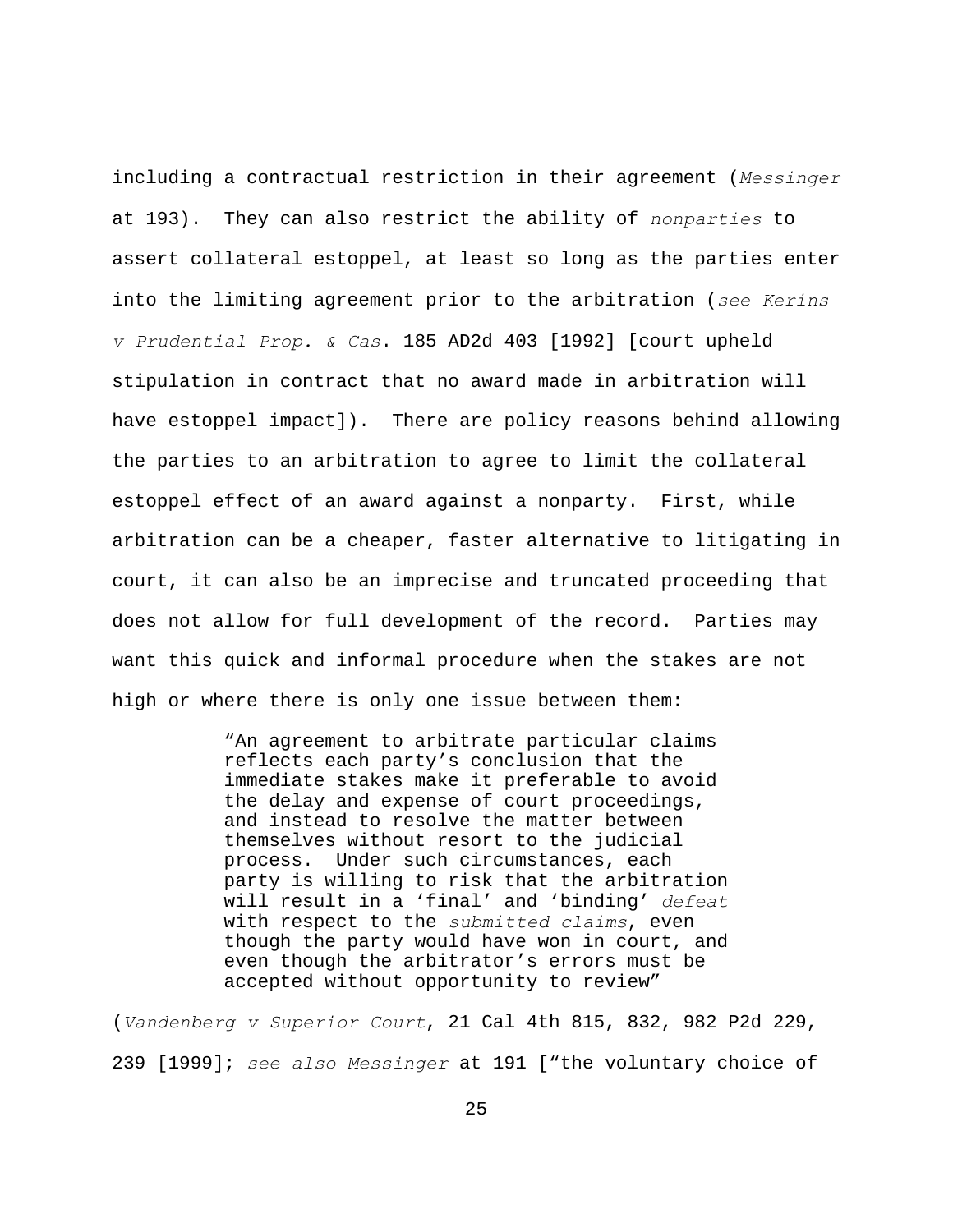the arbitration forum necessarily imports acceptance of the more summary, informal and less structured procedures which characterize arbitration as compared with judicial litigation"]).

However, while arbitration may provide advantages in terms of time and money, *"*these same features can be serious, unexpected disadvantages if issues decided by the arbitrator are given leveraged effect in favor of strangers to the arbitration" (*Vandenburg*, 21 Cal 4th at 832, 982 P2d at 239). Thus, in New York, parties may agree ahead of time to limit the collateral estoppel effect of the arbitral award (*see Kerins* at 404, *see also Matter of State Farm Ins. Co. v Smith*, 277 AD2d 390, 391 [2000]). Because arbitration is a creature of contract, allowing the parties to limit the collateral estoppel effect of an arbitral award comports with the policies underlying freedom of contract and fulfils the expectations of the parties.

However, whether parties may agree to limit the scope of an arbitration decision *after it is rendered* so that *nonparties* cannot use it to assert collateral estoppel presents a more difficult question. Conflicting policies are at work. On the one hand, freedom of contract dictates that parties to an arbitration should be free to contract to the scope of that arbitration, including the reach of the arbitral decision. If parties are not free to limit collateral estoppel effect in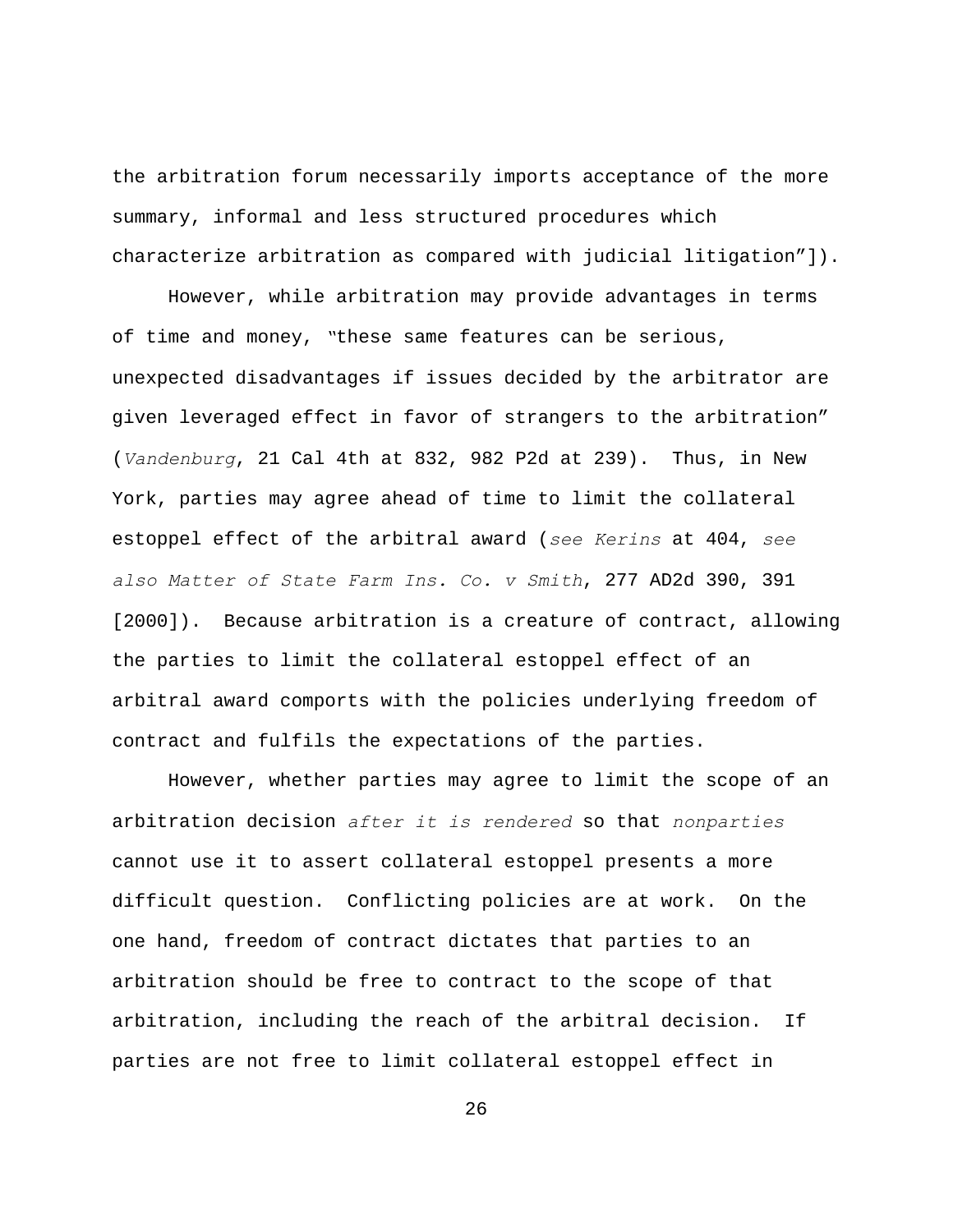relation to nonparties, there could be a chilling effect on the agreement to engage in arbitration at all and with it the efficient disposition of private controversies. Finally, it could result in injustice to hold a party to a decision for all intents and purposes, when the proceeding that engendered that decision may have been truncated or limited to a narrow purpose.

On the other hand, if the arbitrator actually and necessarily decided the issue and the party against whom estoppel is invoked had full incentive and opportunity to litigate the matter, there are policy considerations militating in favor of giving collateral estoppel effect. First, there is the danger of inconsistent rulings. Worse, one could possibly envision a situation where a court dismisses a lawsuit against a nonparty because of collateral estoppel, only to have that dismissal undermined when the parties to the arbitration enter into a postaward limiting agreement. This is clearly unworkable and, in the commercial context where certainty and stability are paramount concerns, would wreak havoc. Moreover, where, as here, parties litigate fully without a limiting agreement, they have no legitimate expectation that there will be another chance to litigate the same issue again. Most important, to allow a losing side to limit the collateral estoppel effect against nonparties by somehow obtaining a post-award limiting agreement from the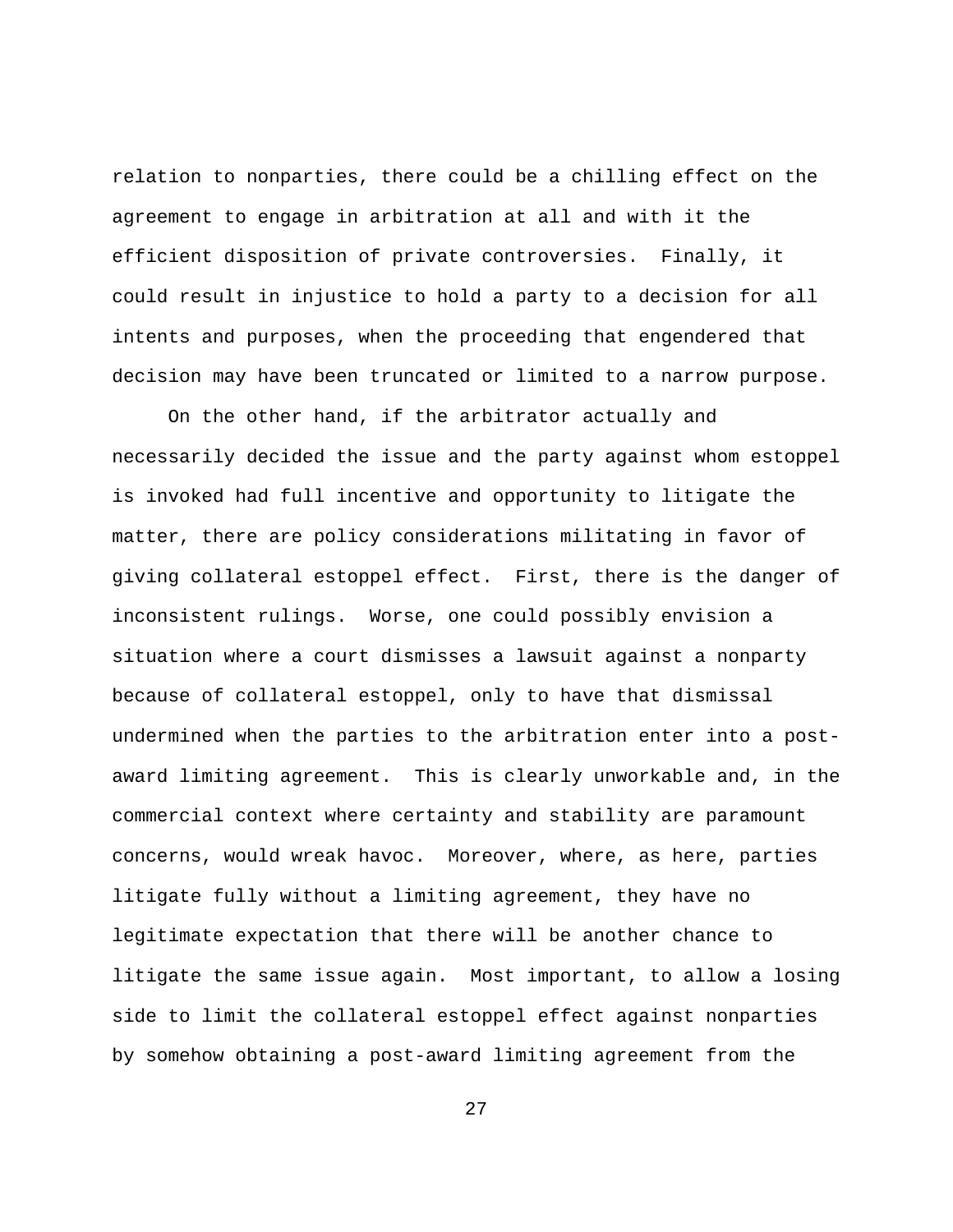prevailing party invites abuse. A party could simply offer a former adversary money or other consideration for a release from collateral estoppel that would then allow claims against nonparties (who are perhaps deep pockets) that the arbitrators' finding would otherwise preclude. This sort of collusion is to be discouraged, not encouraged.

Here, plaintiff does not dispute that he had a full opportunity to present his version of the facts to the arbitrators, and this Court has so found *(I. Appel v Mahoney Cohen & Co.*, CPA, 294 AD2d 196 [2002], supra). Discovery lasted more than 18 months and continued during the arbitration. The panel held 18 days of hearings that included testimony from 16 witnesses. The panel received more than 1,450 exhibits, containing many thousands of pages. After this full blown proceeding, the arbitrators made a determination that plaintiff had not relied on the 2005 financials. Given the complete nature of the arbitration, the factual finding the arbitrators made was fully informed. Under these circumstances, there would be no inherent unfairness in giving that decision full collateral estoppel effect against plaintiff. Indeed, to do otherwise would not only give plaintiff a second bite at the apple, but would invite collusion, especially as Katz presumably could assert the same malpractice claims against Mahoney Cohen.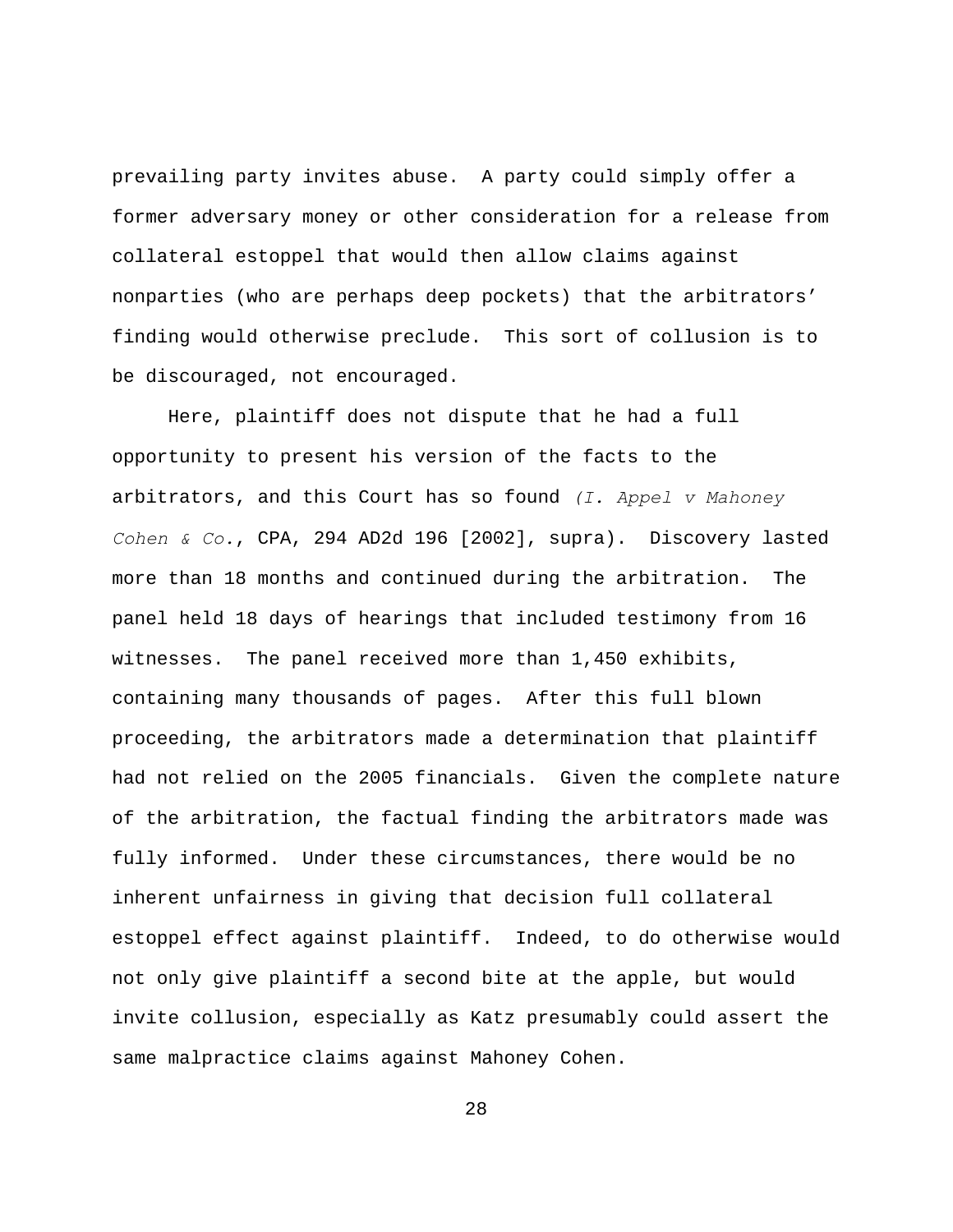Here, the parties agree that the issue of whether plaintiff and Katz could have entered into a limiting agreement is purely one of law. That legal issue was part and parcel of the 2005 decision. First, the 2005 decision specifically held that "[i]n circumstances involving arbitration, the parties themselves can formulate their own contractual restrictions on the carry-over estoppel effect" (17 AD3d at 276). The majority ignores this language. In addition, without a decision accepting the viability of post-award limiting agreements, the case could not have proceeded.

A prior decision on an appeal constitutes law of the case and is conclusive on subsequent appeals, except in extraordinary circumstances, such as a change in the law by the Court of Appeals or when the prior panel has overlooked a controlling decision (*see Sea Trade Mar. Corp v Hellenic Mut. War Risks Assn. [Bermuda Ltd.]*, 79 AD3d 601 [2010], *lv dismissed and denied* 17 NY3d 783 [2011]; *see also Welch Foods v Wilson*, 262 AD2d 949, 950 [1999] ["the doctrine of law of the case is not an absolute mandate on the court, since it may be ignored in extraordinary circumstances vitiating its effectiveness as a rule fostering orderly convenience. . . The error sought to be corrected must, however, be so plain that it would require the court to grant a reargument of a cause"] [internal quotation marks omitted]).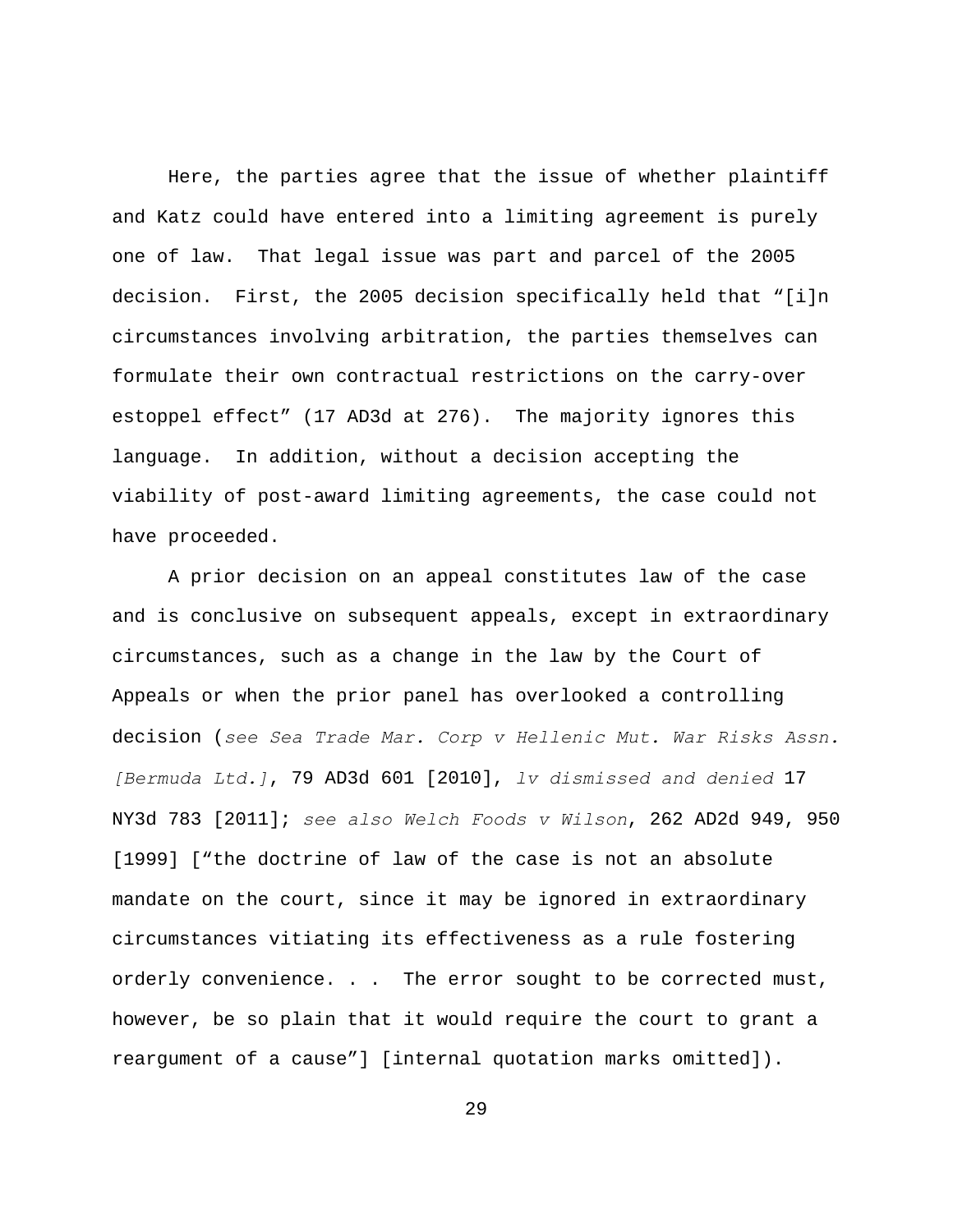Dicta from the Court of Appeals decision in *Messinger v Aetna*, 43 NY2d 184 (1977) is not directly controlling precedent, such that the 2005 decision was "so plain that it would require the court to grant a reargument of the cause." In *Messinger*, the Court of Appeals noted that parties to an arbitration "cannot, of course, impose similar limitations which would impair or diminish the rights of third persons. In this sense there is a real difference between situations of issue preclusion between the same parties and issue preclusion between different parties" (43 NY2d at 194). However, *Messinger* did not involve a limiting agreement, much less one post-dating an award. Nor did *Messinger* involve a full-blown arbitration. Thus, the facts were so different that *Messinger* cannot be considered direct precedent on the issue as it presents here.

Also, contrary to the majority's view, law of the case is applicable here because, the issue the 2005 Court decided was one of law<sup>3</sup> and is the same issue before this Court now. The cases the majority cites are irrelevant because they involved factual issues at different procedural junctures. *191 Chrystie LLC v Ledoux* (82 AD3d 681 [2011]) involved a question of fact as to whether the defendant met the criteria to be a protected tenant

 $3$  The parties agree that the issue of the validity of post-award limiting agreements is one of law.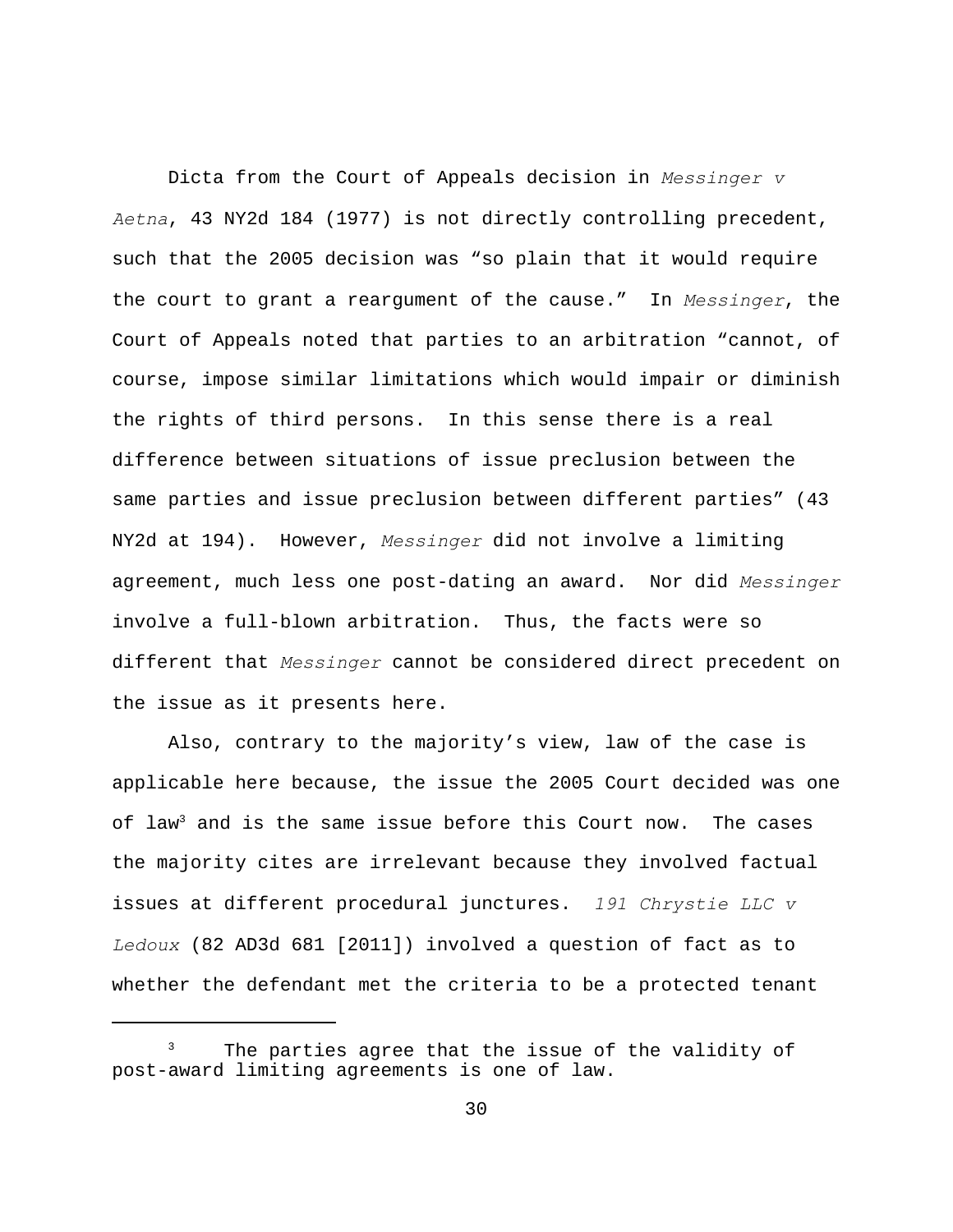under a "Qualified Occupant Regulation." This issue arose because of a counterclaim defendant interposed after this Court rendered its first decision in the case. *Tenzer, Greelblatt, Fallon & Kaplan v Capri Jewelry* (128 AD2d 467 [1987]) involved an issue of fact concerning counterclaims for legal malpractice.

 However, it would appear that the 2005 decision mistakenly applied dicta in *Messinger*, *Kerins* and *State Farm* that parties may enter into agreements to limit the carry-over collateral estoppel effect of an arbitral award, at least before that award is rendered, to a post-award limiting agreement. The 2005 decision does not discuss the opportunity for collusion or even competing policy considerations.Thus, the decision inadvertently held that the parties to an arbitration could enter into a limiting agreement after that arbitration is over. Standing alone, this error would not be enough to depart from applying law of the case.

However, extraordinary circumstances do exist to ignore the law of the case. No decision in New York had ever before held that parties to an arbitration could, after that arbitration was over, limit the collateral estoppel effect as to nonparties. By interpreting prior precedent as allowing post-arbitration limiting agreements, the 2005 decision in effect created the circumstances by which defendants became liable for failing to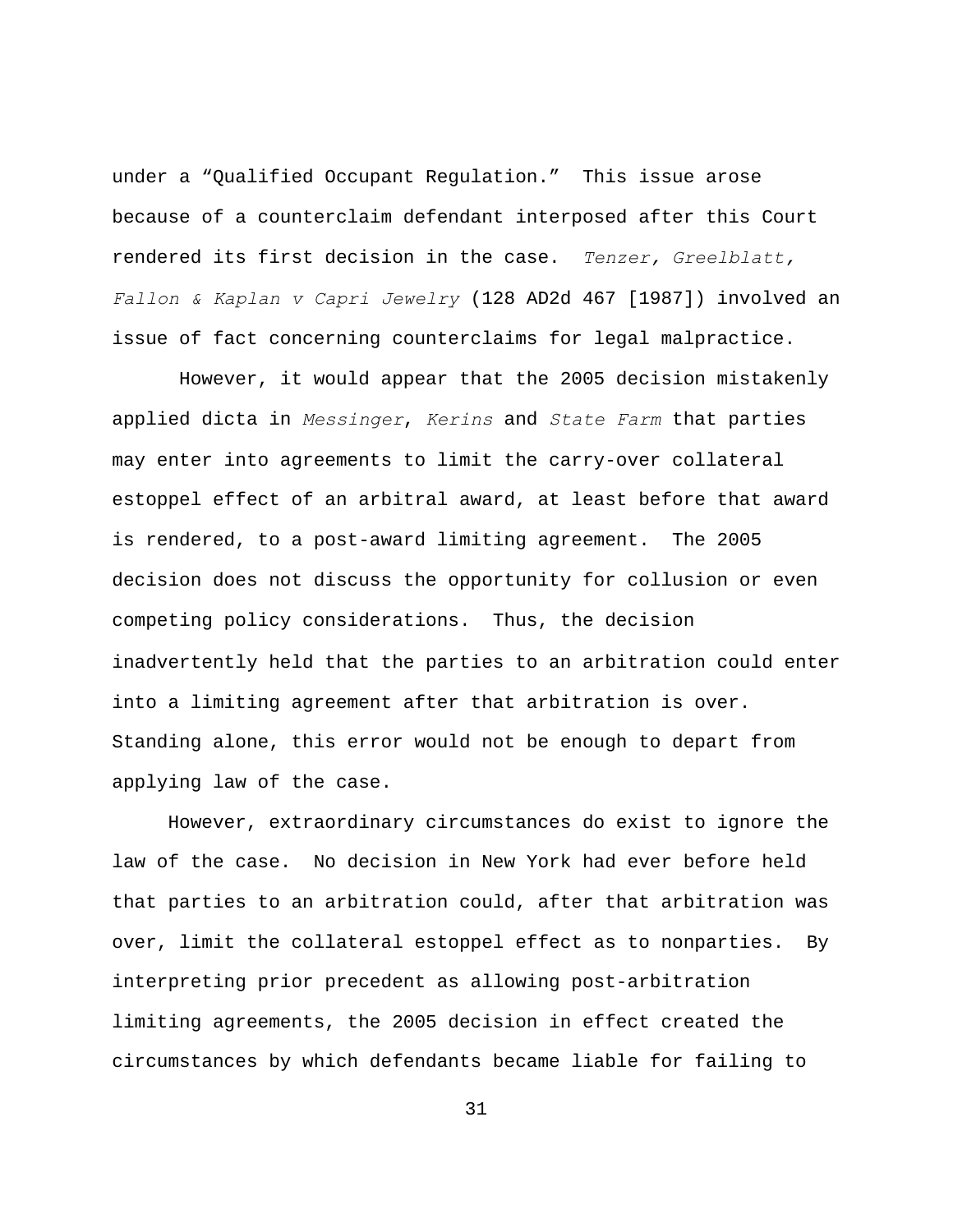advise Feinberg properly.

Alternatively, law of the case is inapplicable where new evidence emerges later in the proceeding (*see Sea Trade*, 79 AD2d at 602). The evidence adduced at trial ultimately did narrow the question from the issue this Court had to contemplate in 2005. Defendants' argument during the 2005 appeal relied on the assumption that *any* post-award limiting agreement would be invalid to impair the rights of third parties and thus this Court held "[i]n circumstances involving arbitration, the parties themselves can formulate their own contractual restrictions on the carry-over estoppel effect" (17 AD3d at 276). At trial, it became clear that the agreement Feinberg and Katz contemplated was not a general agreement to limit the collateral estoppel effect, but would have been directed solely at Mahoney Cohen. It also emerged that at or before the time Feinberg claims he and Katz would have negotiated a limiting agreement, Mahoney Cohen and others had already either asserted collateral estoppel as defenses in separate lawsuits or otherwise indicated an intent to use collateral estoppel as a defense.

Because these facts emerged during the trial, the 2005 decision necessarily did not consider whether a post-award agreement eliminating the right of *one particular* nonparty to assert collateral estoppel is enforceable. Nor did the 2005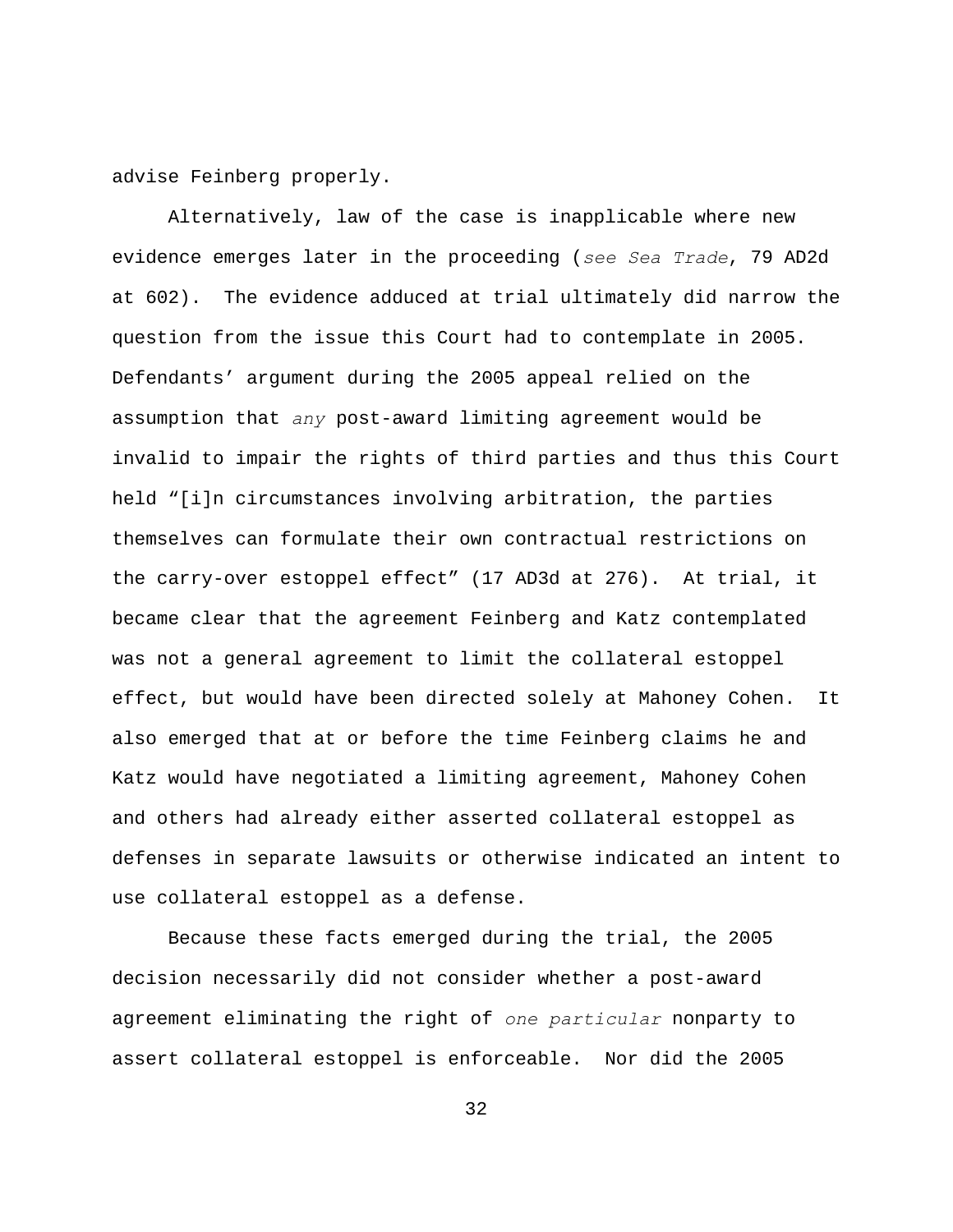decision consider whether this sort of limiting agreement would be enforceable where the parties enter into it after others have asserted collateral estoppel as defenses in subsequent litigation.

A limiting agreement under these circumstances would not be enforceable. To allow parties, who litigated tooth and nail in an arbitration, both of whom have potential claims against a particular nonparty, to single out that nonparty in a limiting agreement is an obvious invitation to collusion. That the parties to the arbitration only started to consider this limiting agreement after or at the same time several nonparties had already asserted collateral estoppel, smacks of collusion so great it borders on the ridiculous.

The majority's approach makes little sense given our wellestablished rules for collateral estoppel. The majority appears to say that so long as parties have the opportunity to litigate an issue fully in the arbitration, then no limiting agreement would ever be enforceable, no matter when the parties enter into it (i.e., prior to *or* post award). But, if parties do not have a chance to litigate an issue completely, then collateral estoppel is not available anyway. The majority has thus collapsed the rule for limiting agreements into the rule for collateral estoppel.